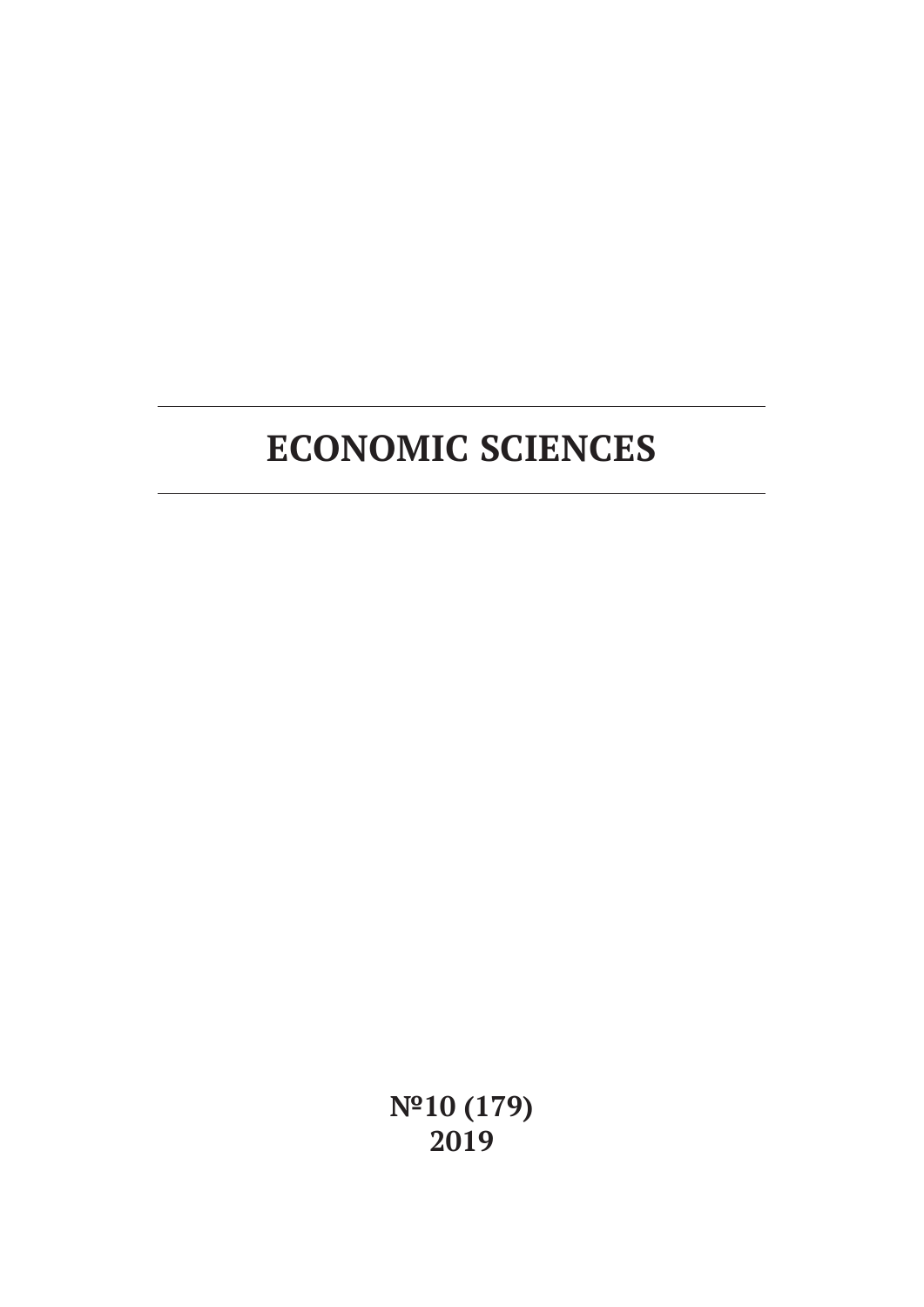#### **Editorial Council**

**V.V. Artiakov** — Doctor of Economics, Member of Russian Academy of Engineering

**R.S. Grinberg** — Doctor of Economics, Professor, Institute of Economy of Russian Academy of Sciences,

**A.G. Griaznova** — Doctor of Economics, Professor, President of Financial University under the Government of the Russian Federation

**A.G. Zeldner** — Doctor of Economics, Professor, Institute of Economy of Russian Academy of Sciences

**N.G. Kuznetsov** — Doctor of Economics, Professor, Rostov State University of Economics

**V.N. Ovchinnikov** — Doctor of Economics, Professor, Southern Federal University

**A.L. Porokhovski** — Doctor of Economics, Professor, Moscow State University named after M.V. Lomonosov

**S.N. Silvestrov** — Doctor of Economics, Professor, Financial University under the Government of the Russian Federation

**A.N. Shokhin** — Doctor of Economics, Professor

**M.A. Eskindarov** — Doctor of Economics, Professor, Rector of Financial University under the Government of the Russian Federation

The journal is included in the list of the Higher Accreditation Committee of The Ministry of Education and Science of Russia of the leading scientific journals and publications issued in the Russian Federation, where the main scientific results of the scientific theses for the degrees of Doctor and Candidate of Science can be found

Founder: LLC "Economic Sciences" Address: 125057, Moscow, Chapaevskii per., 3-775 E-mail: info@ecsn.ru WWW: http://ecsn.ru

The Certificate of registration of mass media: ПИ № ФС77–21147 from 28.06.2005

Subscription index 20387 (Agency "Rospechat")

ISSN 2072–0858

Issue date 31.10.2019 Format 60х84/8 Printed signatures 19.76 500 copies Printed by "24 Print" Ltd

#### **Editorial Board**

**V.A. Meshcherov** — Doctor of Economics, Professor, Chief Editor of the Journal «Economic Sciences»

**F.F. Sterlikov** — Doctor of Economics, Professor, Moscow State University of Technologies and Management named after K.G. Razumovskiy

**A.G. Zeldner** — Doctor of Economics, Professor, Institute of Economy of Russian Academy of Sciences

**E.V. Zarova** — Doctor of Economics, Professor, Plekhanov Russian University of Economics

**A.E. Karlik** — Doctor of Economics, Professor, St.-Petersburg State University of Economy and Finance

**N.G. Kuznetsov** — Doctor of Economics, Professor, Rostov State University of Economics

**V.N. Ovchinnikov** — Doctor of Economics, Professor, Southern Federal University

**S.N. Silvestrov** — Doctor of Economics, Professor, Financial University under the Government of the Russian Federation

**K.N. Korischenko** — Doctor of Economics, Professor, Russian Presidential Academy of National Economy and Public Administration

**A.A. Bakulina** — Doctor of Economics, Professor, Financial University under the Government of the Russian Federation

**V.A. Savinova** — Doctor of Economics, Professor, Samara State University of Economics

**E.N. Valiyeva** — Doctor of Economics, Professor, Samara State University of Economics

**G.D. Fainshtein** — PhD in Economics, Tallinn University of Technology

**V.A. Piskunov** — Doctor of Economics, Professor, Samara State University of Economics

**A.M. Petrov** — Doctor of Economics, Professor, Financial University under the Government of the Russian Federation

**P.V. Pavlov** — Doctor of Economics, Associate Professor, Southern Federal University

**O.A. Khokhlova** — Doctor of Economics, Professor, East-Siberian University of Technology and Management

#### **Chief Editor:**

**V.A. Meshcherov** — Doctor of Economics, Professor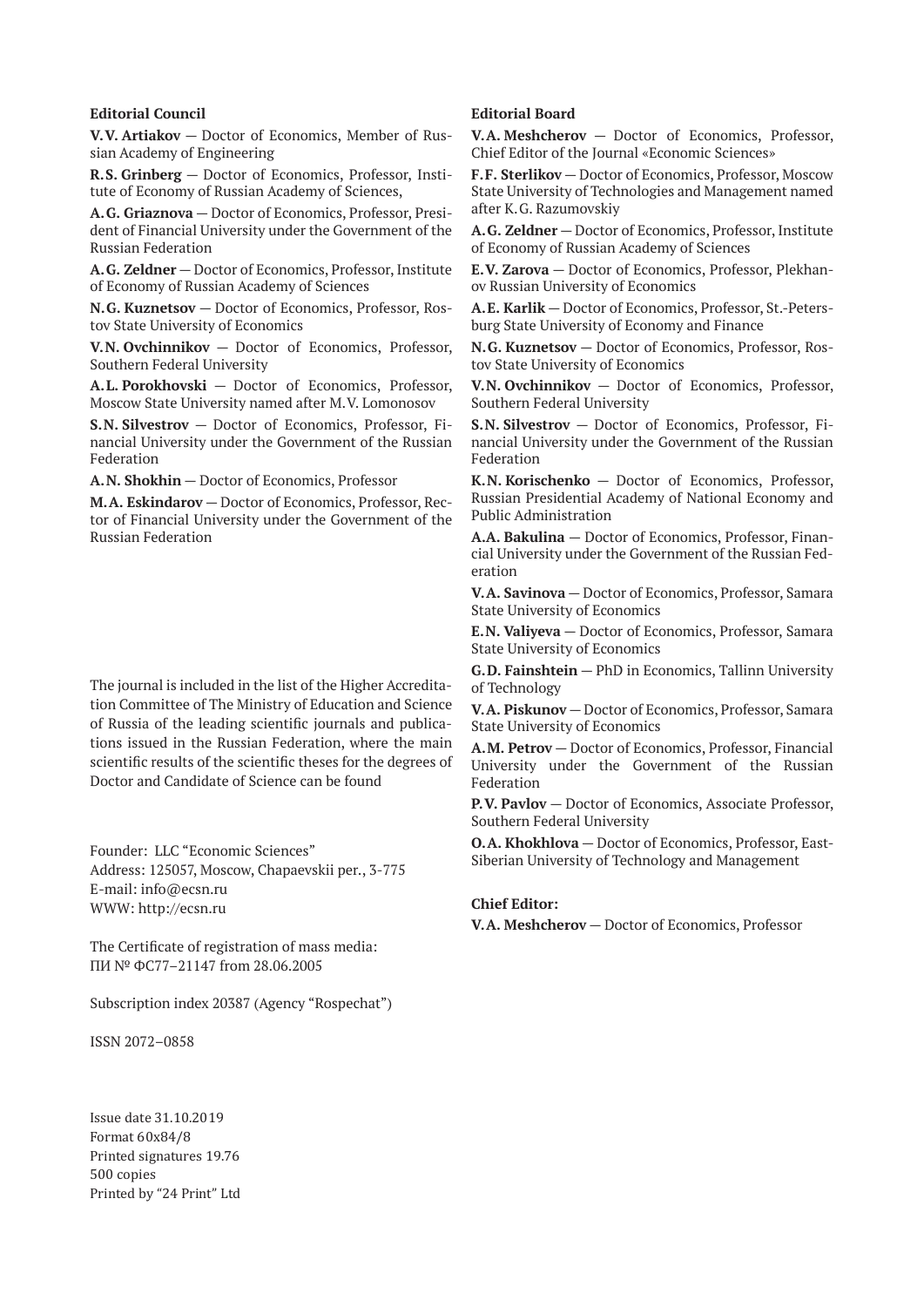## **CONTENTS**

# **ECONOMIC THEORY**

| <b>Bu Tong</b> Models of state economic policy for the setting up and development of regional |  |
|-----------------------------------------------------------------------------------------------|--|
|                                                                                               |  |
| <b>Sazhina M.A.</b> Managerial economics and behavioral economics: general and special  153   |  |
| <b>Sun Yumeng, Platonova E.D.</b> Prospects for the development of integration institutions   |  |
|                                                                                               |  |

## **ECONOMICS AND MANAGEMENT OF NATIONAL ECONOMY**

| Agibalova E.L., Karzhanova N.V., Zabaznova N.M., Muradova I.Y. On the assessment<br>of the effectiveness of quality control tools for the performance of the faculty staff in higher           |
|------------------------------------------------------------------------------------------------------------------------------------------------------------------------------------------------|
| Bakharev V.V., Dyukareva J.P., Konnikov E.A., Konnikova O.A., Khodosov K.A.                                                                                                                    |
| Bakharev V.V., Konnikov E.A., Konnikova O.A., Lukashevich N.S. The influence<br>of the composition of foreign trade of the Russian Federation on the socio-economic indicators . 157           |
| Gorochnaya V.V., Mikhaylova A.A., Gumeniuk I.S. Features of innovative development                                                                                                             |
| Diachenko O.I. Method of cost classification and management for oil and gas field 159                                                                                                          |
| Zemlyankina A.S., Larina T.N. Development of bread production as part of the grain-product<br>subcomplex of the agro-industrial complex of the region (the case of the Orenburg region) 159    |
| Lobkova E.V. Development of an approach to improving the management of municipal                                                                                                               |
| Maximova M.N., Maksimov D.S., Ginsburg M.V. The effectiveness of the use of financial<br>resources by organizations providing rehabilitation services for people with disabilities             |
| Maljanov D.V. Improvement of education quality in the context of high schools efficiency                                                                                                       |
| Nikolaeva E.A., Kazimirova I.S., Panchenko E.Y., Rodnikova O.Y. On the issue of assessing<br>the effectiveness of financing higher education institutions based on the analysis of the faculty |
| Nikulina E.Y. Formation methods of analysis for the enterprise modernization  164                                                                                                              |
| <b>Pokramovich O.V.</b> Corporate governance of Russian companies under the western sanctions  164                                                                                             |
| Proskuryakova E.A. The use of trend-seasonal models in forecasting passenger rail traffic  165                                                                                                 |
| Streltsova D.A. Methods of cost analysis in the framework of different approaches to cost                                                                                                      |
| Tutygin A.G., Korobov V.B., Chizhova L.A. Modeling of northern territories development                                                                                                         |
|                                                                                                                                                                                                |

# **FINANCE, MONEY CIRCULATION AND CREDIT**

| Slavin N.S. Features of bank crediting of legal entities in modern conditions of the Russian |  |
|----------------------------------------------------------------------------------------------|--|
|                                                                                              |  |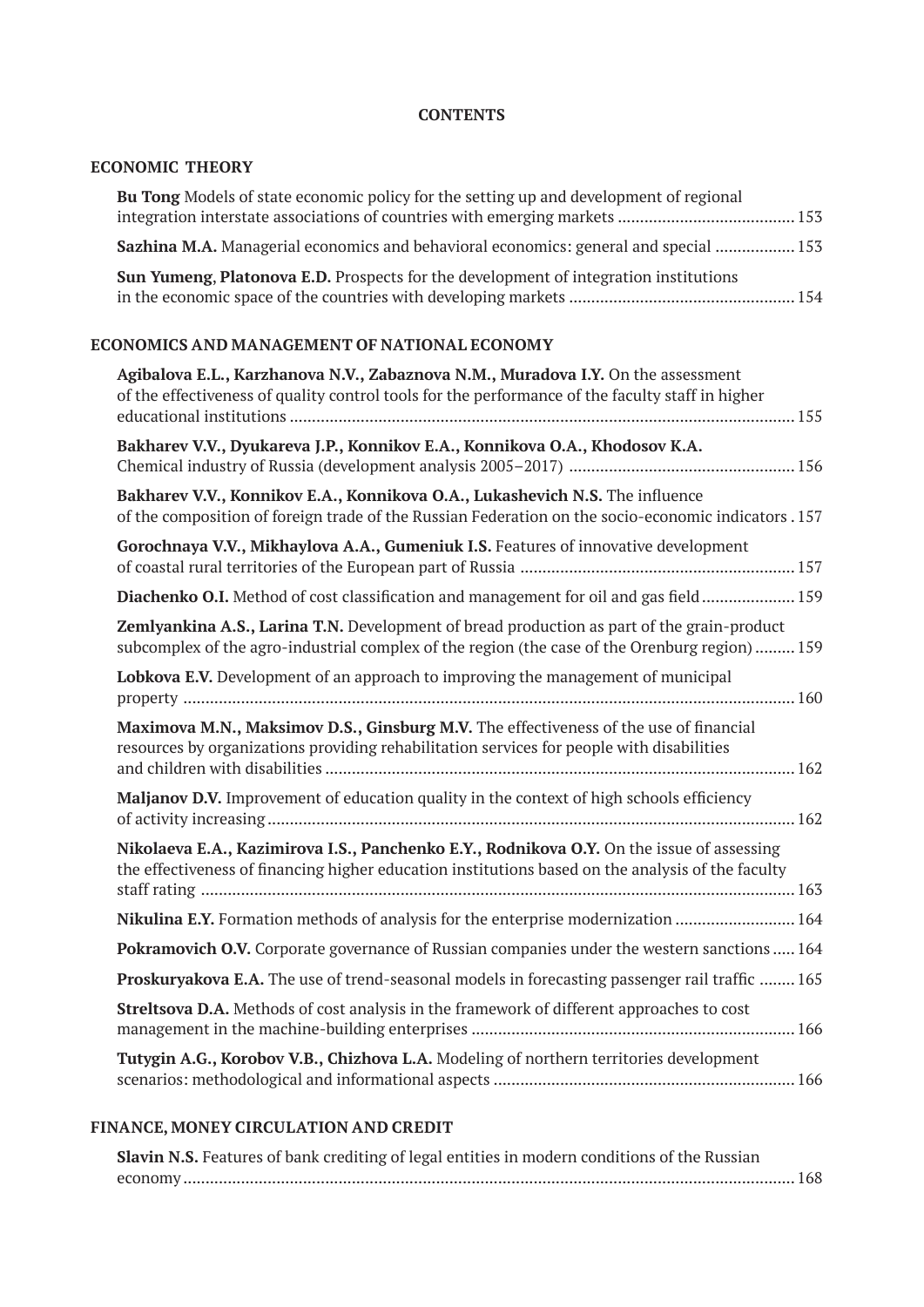## **WORLD ECONOMY**

| <b>Abramov V.L.</b> Assessment of the competitive advantages of the BRICS countries based |  |
|-------------------------------------------------------------------------------------------|--|
|                                                                                           |  |
|                                                                                           |  |
| Mikhailov M.V. Russian Federation in the world intellectual property market: problematic  |  |
|                                                                                           |  |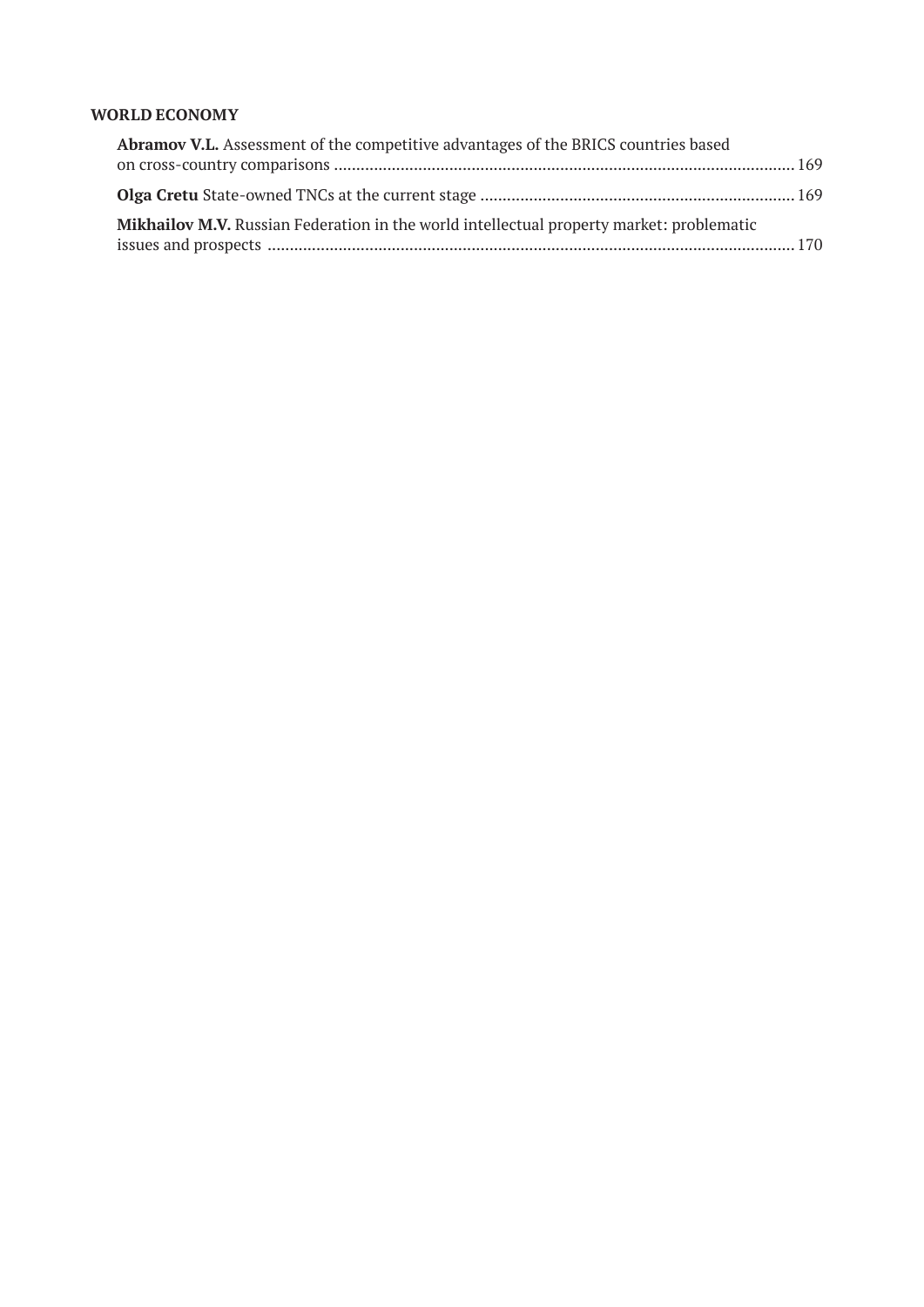# **ECONOMIC THEORY**

# **MODELS OF STATE ECONOMIC POLICY FOR THE SETTING UP AND DEVELOPMENT OF REGIONAL INTEGRATION INTERSTATE ASSOCIATIONS OF COUNTRIES WITH EMERGING MARKETS**

#### ©© 2019 **Bu Tong**

Trainee, Department of Economic Theory and Management Moscow Pedagogical State University, Moscow, Russia E‑mail: Chairt.etm@bk.ru

The article highlights the reproductive and productive models of state economic policy for the setting up and development of regional integration interstate associations of countries with emerging markets, and their main features are determined. The productive model is described as the most promising in the process of selecting models of the state integration economic policy. The author has indicated the new forms of the integration interaction of countries with emerging markets associated with the implementation of investment infrastructure projects «One belt and one way.»

*Keywords: economic integration policy models, productive model, reproductive model, integration, regional interstate association, EAEU, SCO, One Belt and One Way projects.*

#### **References**

- 1. Dogovor o Evraziyskom ekonomicheskom soyuze. Eurasian [Economic Union Treaty] URL: https://docs.eaeunion. org/ru-ru/Pages/DisplayDocument.aspx
- 2. Plenarnoe zasedanie Peterburgskogo mezhdunarodnogo ekonomicheskogo foruma. [Plenary meeting of the St. Petersburg International Economic Forum].URL: http://www.kremlin.ru/events/president/news/60707 (30.08.2019)
- 3. *Platonova E.D.* Sovremennaya teoriya i praktika nakopleniya. [Modern theory and practice of accumulation] pod. red.d.e.n. E.V. Yuferevoy. Moscow. Izd-vo APKiPPRO, 2006. 368 p.
- 4. *Sun' Yuymen, Platonova E.D.* Etapy evolyutsii institutov v ekonomicheskom prostranstve regional'nykh mezhgosudarstvennykh ob»edineniy (teoreticheskiy aspekt). [Stages of the evolution of institutions in the economic space of regional interstate associations (theoretical aspect)] Internet-zhurnal «NAUKOVEDENIE» Tom 9, № 4. 2017. URL: http://naukovedenie.ru/PDF/96EVN417.pdf
- 5. 王珏,陈雯. 全球化视角的区域主义与区域一体化理论阐释 [J]. 地理科学进展. 2013年, 第32卷, 第7 期, 第 1084页。Van Yuy, Chen' Ven'. Raz»yasnenie regionalizma i regional'noy integratsii s tochki zreniya globalizatsii. Geograficheskiy nauchnyy progress. 2013. Tom 32. № 7, p. 1084
- 6. 习近平拿出打开世界经济增长和发展瓶颈的钥匙, 学习中国,中国评论新闻网,02, 2017。Si Tszin'pin. Klyuch dlya otkrytiya mirovogo ekonomicheskogo rosta, rasshivki uzkikh mest i izucheniya Kitaya. Kitayskiy obzor novostey. 02. 2017.
- 7. Regional trade agreements. URL: http://rtais.wto.org/UI/charts.aspx (Date of access: 30.08.2019)

# **MANAGERIAL ECONOMICS AND BEHAVIORAL ECONOMICS: GENERAL AND SPECIAL**

#### ©© 2019 **Sazhina Muza Arkadevna**

Doctor of Economics, Professor

Moscow State University named after M.V. Lomonosov, Moscow, Russia

The article reveals the content of executive and behavioral theories during expansion and complication of economic science. Common and distinctive features of these theories, their relation to the changing mechanism of management of market process and cross-disciplinary interaction of economics, sociology,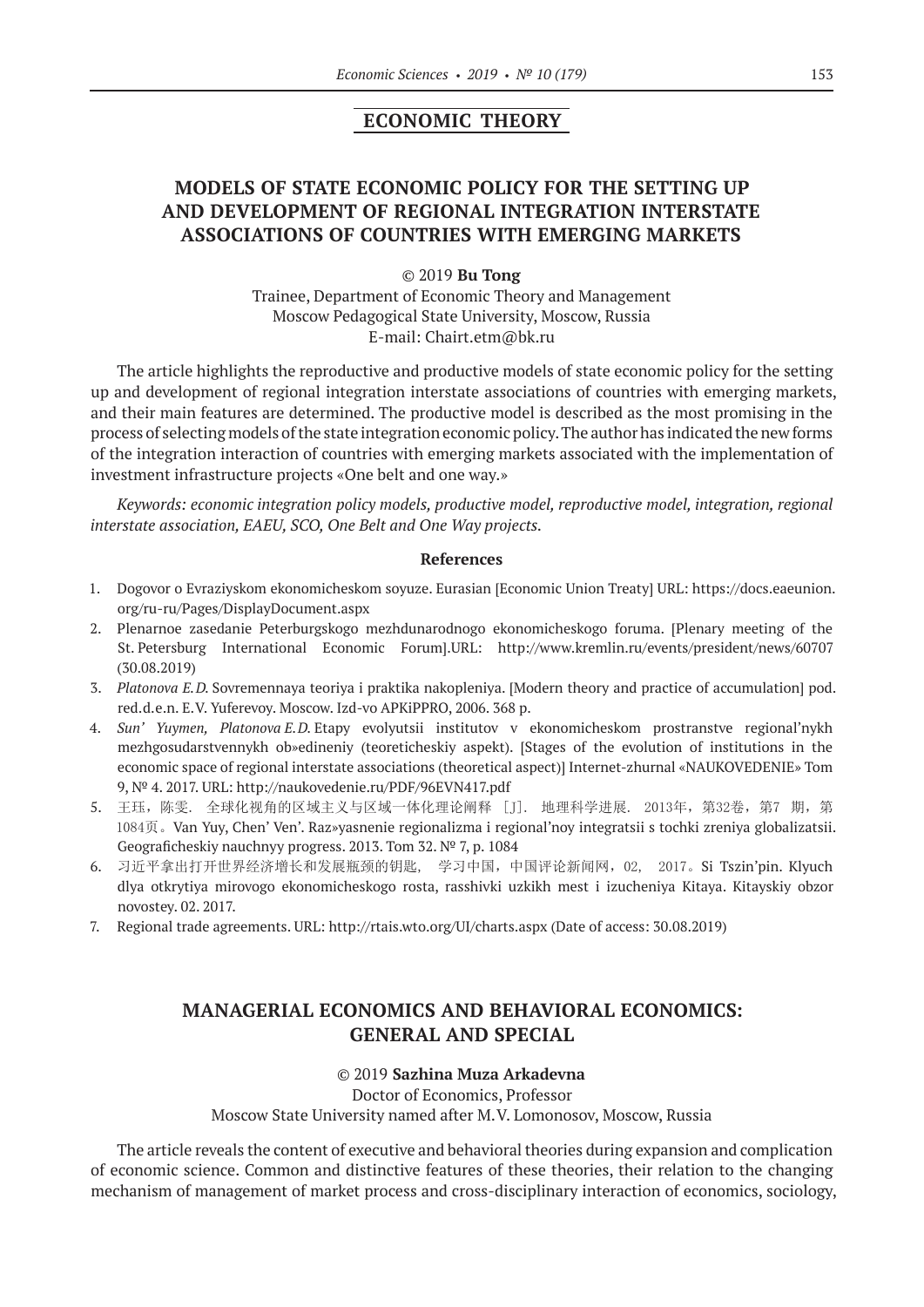politics and psychology are shown. The conclusion is made about correlation of executive and behavioral theories, the possibility and necessity of their joint use.

*Keywords: executive economics; behavioral economics; human rationality; irrationality of human behavior; politics and management; governmental management of economic processes; correlation of executive and behavioral theories; joint use of executive and behavioral theories.*

# **PROSPECTS FOR THE DEVELOPMENT OF INTEGRATION INSTITUTIONS IN THE ECONOMIC SPACE OF THE COUNTRIES WITH DEVELOPING MARKETS**

#### ©© 2019 **Sun Yumeng**

Trainee, Department of Economic Theory and Management Moscow Pedagogical State University, Moscow, Russia E: mail: Chairt.etm@bk.ru

#### ©© 2019 **Platonova Elena Dmitrievna**

Doctor of Economics, Professor, Head of Department of Economic Theory and Management Moscow Pedagogical State University, Moscow, Russia E: mail: etm@mpgu.edu

The turbulality of the world economy is the result of the simultaneous action of centrifugal and centripetal forces. That processes have led to increase the regionalization and the reconfiguration of the world economy. In the space of the interaction between the countries with developing markets including China and Russia, an international intergovernmental organization (SCO) has been created. Within the framework of the SCO the integration institutions are being formed the stage-by-stage evolutionary development of which can lead to the functioning of a integration economic association.

*Keywords: world economy, integration institutions, integration stages, proto-integration, integration economic structure, integration economic association, Shanghai Cooperation Organization (SCO)*

- 1. *Platonova E.D., Fil'kevich I.A., Bogomolova Yu.I., Sun' Yuymen*. Teoretiko-metodologicheskie aspekty issledovaniya zakonomernostey globalizatsii/ Prostranstvennaya ekonomika: problemy regional'nykh ekonomicheskikh ob»edineniy: Materialy XIV Mezhdunarodnoy nauchnoy konferentsii. 20–21 iyunya 2016 g. Moskva, Rossiya. Moscow. MPGU, 2016. Pp.44–47.
- 2. Pozitsionirovanie regiona v sisteme novykh formatov mezhdunarodnoy ekonomicheskoy integratsii.Koll. monogr. Pod red.d.e.n., prof. E.L. Andreevoy; d.e.n., prof. A.G. Shelomentseva. Ekaterinburg: Institut ekonomiki UrO RAN, 2016. 250 p.
- 3. *Sun' Yuymen, Platonova E.D.* Opyt formirovaniya institutov integratsii i ego znachenie dlya razvitiya novykh megaregionov v global'nom ekonomicheskom prostranstve. Ekonomicheskie nauki, 2017, № 5 (150), Pp.7–10.
- 4. *Sun' Yuymen, Platonova E.D.* Etapy evolyutsii institutov v ekonomicheskom prostranstve regional'nykh mezhgosudarstvennykh ob»edineniy (teoreticheskiy aspekt). Internet-zhurnal «Naukovedenie» Tom 9, № 5 (2017).
- 5. *Balassa B.* The Theory of Economic Integration. *Richard D.* Irwin, Inc., Homewood, 1961.304 p.
- 6. Regional trade agreements. URL: http://rtais.wto.org/UI/charts.aspx (Date of access: 28.08.2019)
- 7. Regional trade agreements information system (RTA-IS).User guide. URL: https://rtais.wto.org/UserGuide/RTAIS\_ USER\_GUIDE\_EN.html (Date of access: 28.08.2019)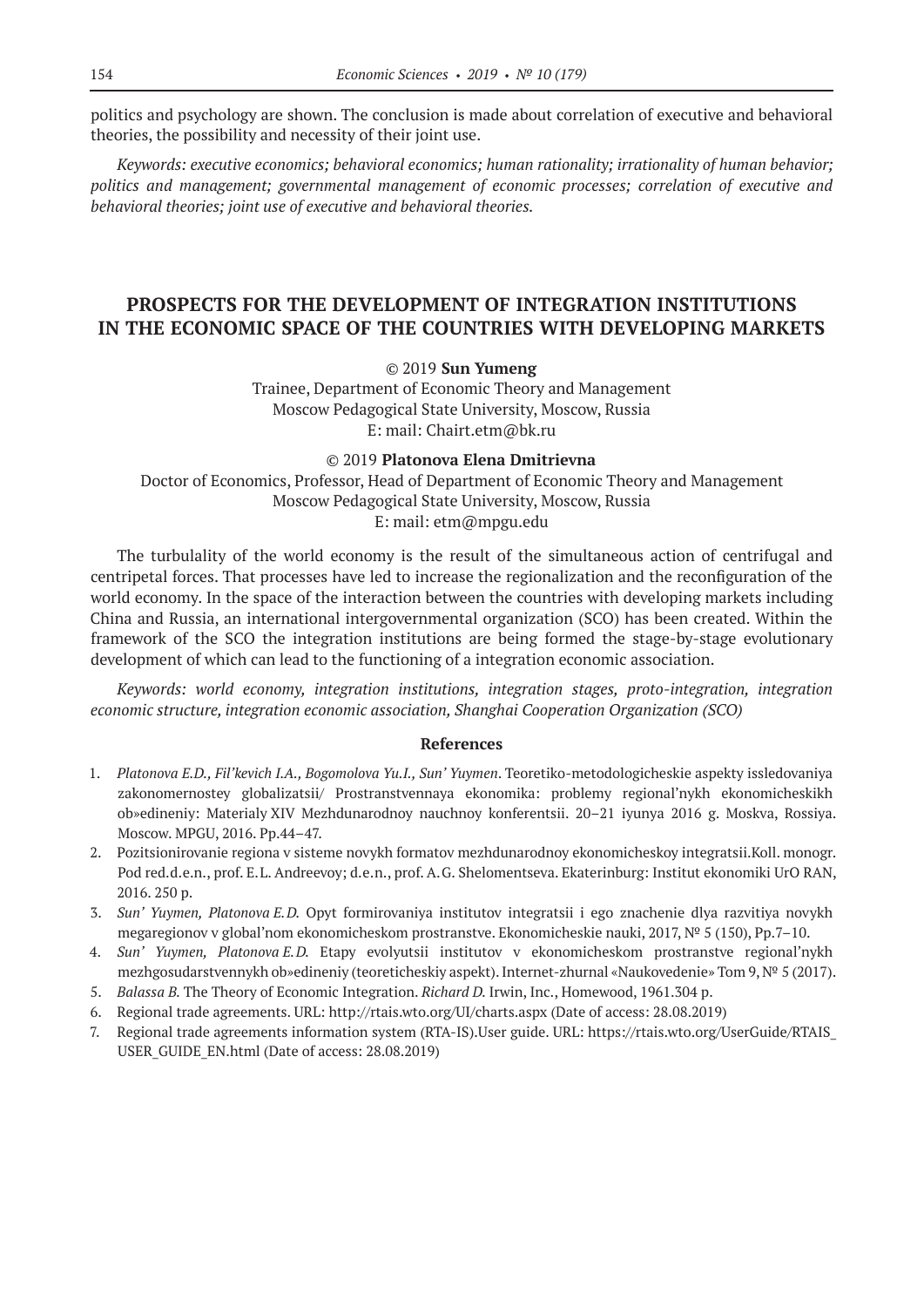## **ECONOMICS AND MANAGEMENT OF NATIONAL ECONOMY**

# **ON THE ASSESSMENT OF THE EFFECTIVENESS OF QUALITY CONTROL TOOLS FOR THE PERFORMANCE OF THE FACULTY STAFF IN HIGHER EDUCATIONAL INSTITUTIONS**

©© 2019 **Agibalova Elena Leonidovna**

PhD in Philosophy, Associate Professor, Head Department of Foreign Languages No. 3 Plekhanov Russian University of Economics, Moscow, Russia Email: kafedra-iy3@rea.ru

©© 2019 **Karzhanova Natalya Viktorovna**

PhD in Philosophy, Associate Professor Department of Foreign Languages No. 3 Plekhanov Russian University of Economics, Moscow, Russia Email: kafmkk@mail.ru

©© 2019 **Zabaznova Natalya Mikhailovna**

The senior teacher of the Department of Foreign Languages No. 3 Plekhanov Russian University of Economics, Moscow, Russia Email: nmzabaznova@gmail.com

#### ©© 2019 **Muradova Irina Yuryevna**

The senior teacher of the Department of Foreign Languages No. 3 Plekhanov Russian University of Economics, Moscow, Russia Email: gryad@mail.ru

The article is devoted to the issue of assessing the effectiveness of quality control tools for the faculty staff in higher education institutions. The study focused on quality control tools for the faculty staff in higher education institutions, the subject is the effectiveness of their application measured on the basis of evaluation procedure. Theoretical and methodological significance of the study lies in the development of human resource management theory in the aspect of their performance quality. Practical significance of the study is determined by the increasing systematization of the quality control tools usage for the faculty staff in higher education institutions.

*Keywords: Evaluation, effectiveness, tools, control, quality of performance, faculty staff, higher education institution.*

- 1. *Legkonogih A.N., Sorochkina O.Yu.* i drugie. Ocenka kachestva obrazovatel'nyh uslug s ispol'zovaniem komp'yuternyh tehnologii [Assessment of the quality of educational services using computer technologies] / A.N. Legkonogih, O. Yu. Sorochkina, K.V. Kirimova, M.V. Roshina, V.S. Kataev // Chelovecheskii kapital Moskva: Izd-vo OOO «Ob'edinennaya redakciya»,  $2019.110$ . S. 88-94.
- 2. *Nikolaeva E.A., Grigor'eva I.V.* i dr. K aspektam vliyaniya ocenki effektivnosti deyatel'nosti professorskoprepodavatel'skogo sostava vysshego uchebnogo zavedeniya na ukreplenie ekonomicheskoi bezopasnosti Rossiiskoi Federacii [Aspects of the impact of the evaluation of the effectiveness of the faculty of higher education on the strengthening of the economic security of the Russian Federation] / E.A. Nikolaeva, I.V. Grigor'eva, I.S. Kazimirova, E.I. Sokolova // Ekonomicheskie nauki Moskva: Izd-vo OOO «24-Print», 2019. <sup>1</sup> 3. S. 62-67.
- 3. *Nikolaeva E.A., Kuznecova Yu.A.* i dr. Instrumenty realizacii strategicheskih iniciativ vysshego uchebnogo zavedeniya v celyah povysheniya kachestva obrazovatel'nogo processa [Tools for the implementation of strategic initiatives of higher education institutions to improve the quality of education] / E.A. Nikolaeva, Yu.A. Kuznecova, E.L. Agibalova, N.V. Karzhanova // Ekonomicheskie nauki Moskva: Izd-vo OOO «24-Print», 2018. <sup>1</sup> 9. S. 87–90.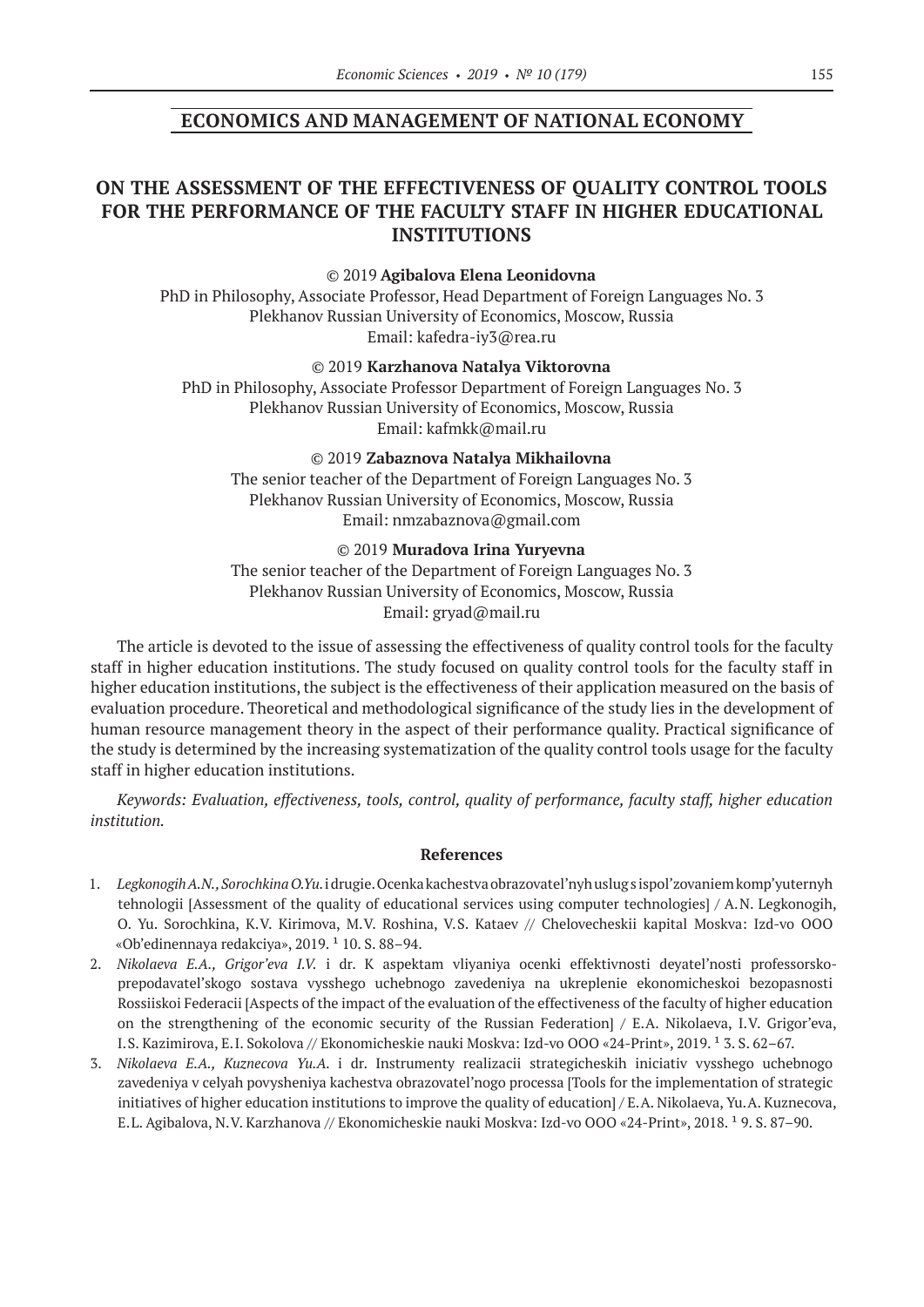- 4. *Solonicyn V. A.* Kompetentnostnyi podhod i sistema obespecheniya kachestva obrazovaniya v vuze (na primere moskovskogo Universiteta imeni S. Yu. Vitte) [Competent approach and system of quality assurance of education in the university (on the example of Moscow University named after S.Y. Witte)] / V.A. Solonicyn // Vestnik Moskovskogo universiteta imeni S. Yu. Vitte. Seriya 3: Pedagogika. Psihologiya. Obrazovatel'nye resursy i tehnologii Moskva: Izd-vo Moskovskogo universiteta, 2013. <sup>1</sup> 1. S. 12-18.
- 5. *Stroganov I.A., Zabaznova N. M.* i dr. Ekonomika predprinimatel'stva v vysshem uchebnom zavedenii: osobennosti rossiiskogo podhoda [Economics of Entrepreneurship at a Higher Educational Institution: Peculiarities of the Russian Approach] / I.A. Stroganov, N.M. Zabaznova, I. Yu. Muradova // Ekonomicheskie nauki - Moskva: Izd-vo OOO «24-Print», 2018, <sup>1</sup> 9, S, 91-95.
- 6. *Tomilin A. K.* Vnutrennii kontrol' kachestva obrazovaniya v vuze [Internal control of the quality of education in the university] / A.K. Tomilin // Inzhenernoe obrazovanie Moskva: Associaciya inzhenernogo obrazovaniya Rossii,  $2012.$ <sup>1</sup> 9. S. 56-61.
- 7. *Angappapillai, A. B., & Annapoorani, C.K*. (2012). «Quality in higher education: An empirical investigation». Afro Asian Journal of Social Sciences, 3 (3.4), pp. 1–11.
- 8. *Öztaş, A., Özdemir, M., & Mart, C.T*. (2017). «Perspectives on quality assurance in higher education in Iraq: A case study at Ishik University». International Journal of Academic Research in Business and Social Sciences, 7 (9), pp. 268–272.
- 9. *Wilkoszewski, H*. and *E. Sundby* (2016), «From Hard to Soft Governance in Multi-level Education Systems». European Journal of Education, Vol. 1, No. 4, pp. 447–461.
- 10. Reitingovoe agentstvo «Ekspert RA» [Elektronnyi resurs]: analiticheskie materialy Oficial'nyi sait reitingovogo agentstva «Ekspert RA», 2019.— Rezhim dostupa: https://raexpert.ru
- 11. Kompaniya «PricewaterhouseCoopers» [Elektronnyi resurs]: analiticheskie materialy Oficial'nyi sait kompanii «PricewaterhouseCoopers», 2019.— Rezhim dostupa: https://www.pwc.ru

## **CHEMICAL INDUSTRY OF RUSSIA (DEVELOPMENT ANALYSIS 2005–2017)**

#### ©© 2019 **Bakharev Vladimir Vasilievich**

Ph.D., Associate Professor, Graduate School of Service and Trade Peter the Great St. Petersburg Polytechnic University (SPbPU), St. Petersburg, Russia E‑mail: baharev\_vv@spbstu.ru

#### ©© 2019 **Dyukareva Julia Pavlovna**

Graduate School of Economics and Technologies Peter the Great St. Petersburg Polytechnic University (SPbPU), St. Petersburg, Russia E‑mail: dukarevayulia@gmail.com

#### ©© 2019 **Konnikov Evgenii Aleksandrovich**

Graduate School of Economics and Technologies Peter the Great St. Petersburg Polytechnic University (SPbPU), St. Petersburg, Russia E‑mail: konnikov.evgeniy@gmail.com

## ©© 2019 **Konnikova Olga Anatolievna**

Ph.D., Marketing department St. Petersburg State University of Economics, St. Petersburg, Russia

E‑mail: olga.a.konnikova@gmail.com

## ©© 2019 **Khodosov Kirill Aleksandrovich**

Graduate School of Economics and Technologies Peter the Great St. Petersburg Polytechnic University (SPbPU), St. Petersburg, Russia E‑mail: k.a.khodosov@bk.ru

As part of the development of a new technological order, global industrial markets are becoming increasingly competitive. In conditions of hypercompetition, the complexity of the industrial sector of the economy and the stability of relations between industries begin to play a special role. One of the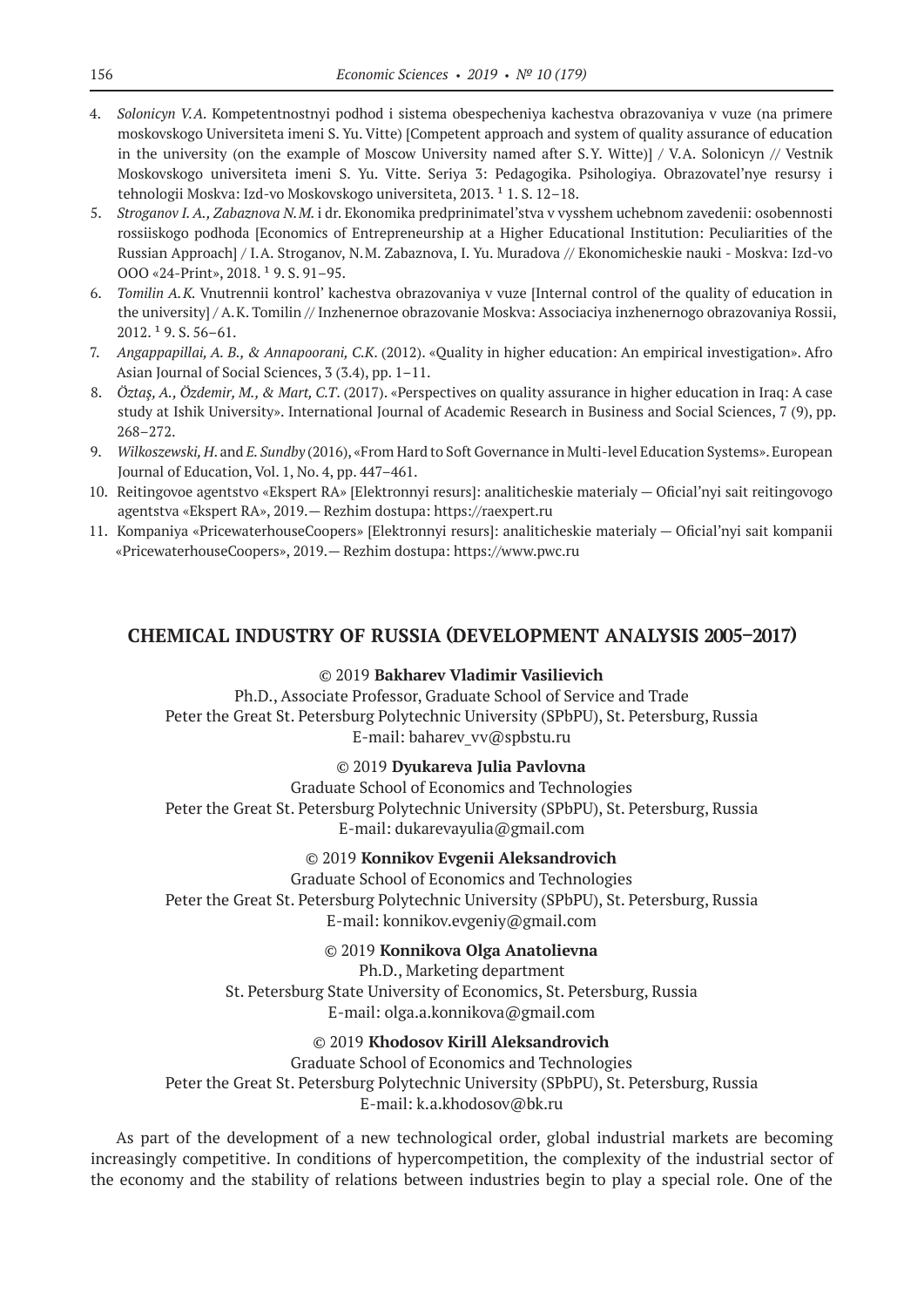most significant in this case is the chemical industry, as it acts as a link between most extractive and manufacturing industries, and is also closely related to the agricultural sector. Consequently, the sustainability of development of the chemical industry has strategic importance for the entire industry as a whole. In the framework of this article, the authors examine the contribution of individual resource factors to the formation of the results of the Russian chemical industry and formulate key areas for its development.

*Keywords: chemical industry, annual output, revenue*

# **THE INFLUENCE OF THE COMPOSITION OF FOREIGN TRADE OF THE RUSSIAN FEDERATION ON THE SOCIO-ECONOMIC INDICATORS**

#### ©© 2019 **Bakharev Vladimir Vasilievich**

Ph.D., Associate Professor, Graduate School of Service and Trade Peter the Great St. Petersburg Polytechnic University (SPbPU), St. Petersburg, Russia E‑mail: baharev\_vv@spbstu.ru

#### ©© 2019 **Konnikov Evgenii Aleksandrovich**

Graduate School of Economics and Technologies Peter the Great St. Petersburg Polytechnic University (SPbPU), St. Petersburg, Russia E‑mail: konnikov.evgeniy@gmail.com

## ©© 2019 **Konnikova Olga Anatolievna**

Ph.D., Marketing department

St. Petersburg State University of Economics, St. Petersburg, Russia E‑mail: olga.a.konnikova@gmail.com

©© 2019 **Lukashevich Nikita Sergeevich**

Ph.D., Associate Professor, Graduate School of Management and Business Peter the Great St. Petersburg Polytechnic University (SPbPU), St. Petersburg, Russia E‑mail: lukashevich@kafedrapik.ru

One of the most significant drivers of economic growth is foreign trade. Moreover, the more a country is integrated into foreign trade, the greater its development begins to depend on the ratio of exports and imports of certain groups of goods. In the framework of this article, the authors examine the question of the dependence of key socio-economic indicators of Russia on the dynamics of foreign trade, in the context of key product groups.

*Keywords: foreign trade, industry, socio-economic indicators.*

# **FEATURES OF INNOVATIVE DEVELOPMENT OF COASTAL RURAL TERRITORIES OF THE EUROPEAN PART OF RUSSIA**

#### ©© 2019 **Gorochnaya Vasilisa Valerievna**

PhD in Economics, specialist in educational and methodical work South Federal University, Rostov-on-Don, Russia researcher Immanuel Kant Baltic Federal University, Kaliningrad, Russia Е‑mail: tunduk@hotmail.com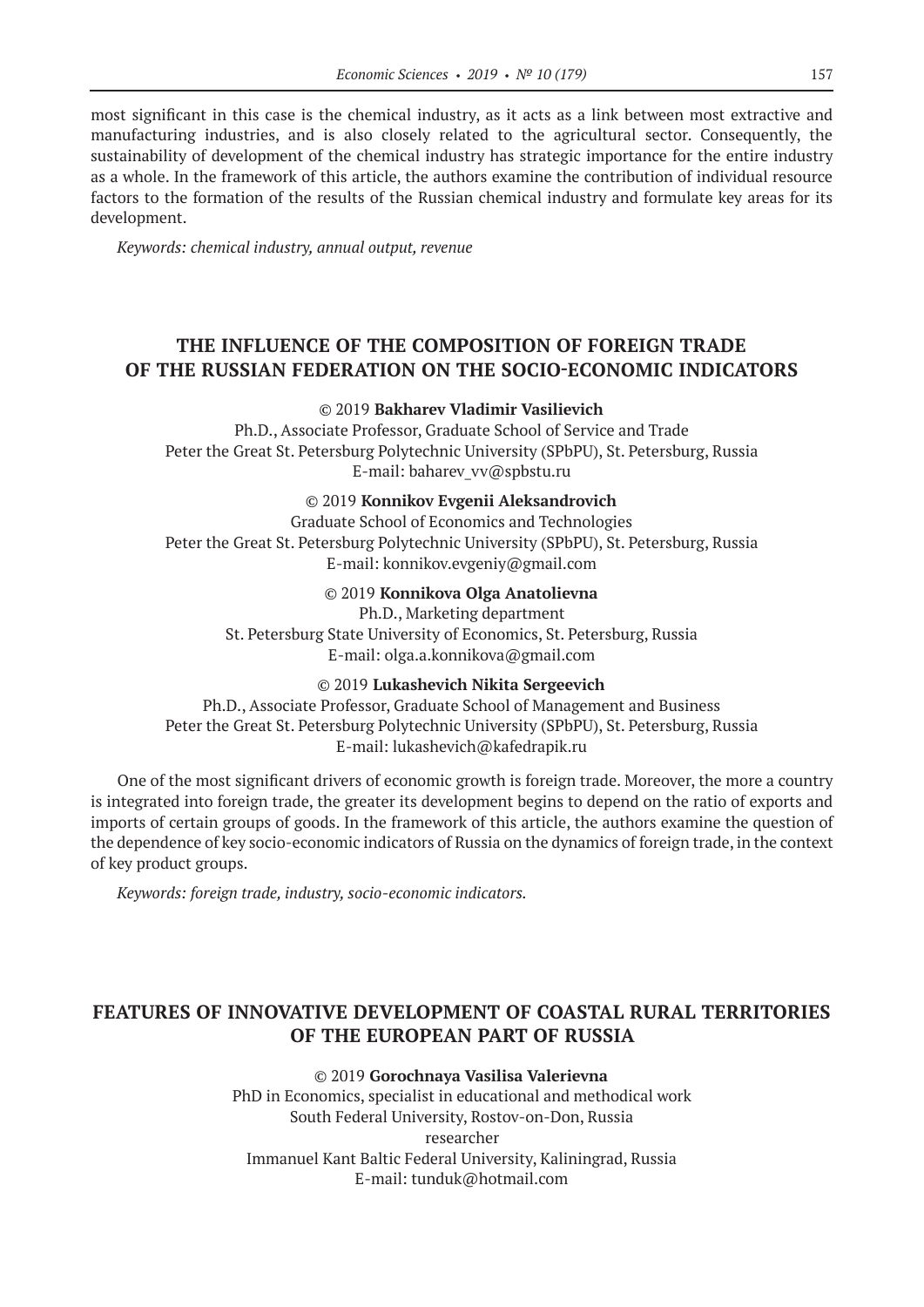## ©© 2019 **Mikhaylova Anna Alekseevna** PhD in Geography, senior research fellow Immanuel Kant Baltic Federal University, Kaliningrad, Russia Е‑mail: tikhonova.1989@mail.ru

©© 2019 **Gumeniuk Ivan Sergeevich** PhD in Geography, senior research fellow Immanuel Kant Baltic Federal University, Kaliningrad, Russia Е‑mail: IGumeniuk@kantiana.ru

The article reveals the innovative development of rural municipal territories of the Western borderline of Russia with coastal localisation and risks of external technological dependence due to vulnerability in modern conditions of geo-economic instability. The authors point out diffusion of innovations deep into territories through seaside agglomerations as centers of science and production.

*Keywords: rural areas, coastal agglomeration, diffusion of innovations, geography of innovations, innovation space.*

- 1. *Vazhinskij F.A.* Stanovlenie innovacionnoj modeli razvitiya sel'skih territorij Ukrainy [Formation of Innovative Development Model of Rural Territories of Ukraine] // Formirovanie rynochnyh otnoshenij v Ukraine. 2017. № 7–8. S. 194–195.
- 2. *Voloshenko K. YU*., *Mihajlova A. A.* Innovacionnye faktory i usloviya ustojchivogo razvitiya sel'skih territorij [Innovative Factors and Conditions for Sustainable Rural Development] // Baltijskij region. 2012. № 3. S. 103–115.
- 3. *Golyshev M. E.* Sushchnost' ustojchivogo razvitiya sel'skih territorij [The Essence of Sustainable Rural Development] // Vestnik NGIEI. 2011. № 2(3). S. 19–39.
- 4. *Gorochnaya V.V.* Klasteroobrazovanie i innovacionnaya bezopasnost' v regionah zapadnogo porubezh'ya Rossii: inventarizaciya i osnovnye trendy razvitiya [Clustering and Innovation Security in the Regions of Western Russia: Inventory and Main Development Trends] // Regional'naya ekonomika i upravlenie: elektronnyj nauchnyj zhurnal. 2019. № 3 (59). S. 11.
- 5. *Druzhinin A. G., Gorochnaya V.V.* Proizvodstvennoe kompleksoobrazovanie i ekonomicheskij klasterogenez: institucional'naya specifika primorskih zon [Industrial Complexation and Economic Clusterisation: the Specifity institutional of the Coastal Zones] // Nauchnaya mysl' Kavkaza. 2016. № 4 (88). S. 5–15.
- 6. Kolosov YU. A., *Vinohodova G.A.* Innovacionnyj put' razvitiya APK Rostovskoj oblasti [Innovative Way of Development of Agroindustrial Complex of Rostov Region] // Vestnik agrarnoj nauki Dona. 2012. № 3 (19). S. 33.
- 7. *Lachininskij S. S., Mihajlov A. S., Samusenko D. N., Mihajlova A. A., Sorokin I. S.* Rol' primorskih aglomeracij i gorodov v innovacionnom prostranstve evropejskoj chasti Rossii [The Role of Coastal Agglomerations and Cities in the Innovation Space of the European Part of Russia] // Izvestiya Russkogo geograficheskogo obshchestva. 2019. Tom 151, № 3. S. 1–17.
- 8. *Mihajlov A. S.* Primorskie aglomeracii v transformacii nacional'nogo innovacionnogo prostranstva [Coastal Agglomerations and the Transformation of National Innovation Spaces] // Baltic region. 2019. № 1. S. 29–42.
- 9. *Nosonov A. M.* Teoriya diffuzii innovacij i innovacionnoe razvitie regionov Rossii [Theory of Diffusion of Innovations and Innovative Development of Russian Regions] // Pskovskij regionologicheskij zhurnal. 2015. № 23. S. 3–16.
- 10. *Praust R.E.* K voprosu ob innovacionnyh strategiyah razvitiya problemnyh sel'skih territorij Rossii [On the Issue of Innovative Strategies for the Development of Problematic Rural Areas of Russia] // Nikonovskie chteniya. 2008. № 13. S. 237–330.
- 11. *Tafinceva M. S.* Problemy innovacionnogo razvitiya sel'skih territorij [Problems of Innovative Development of Rural Areas] // Vestnik VolGU. Seriya 10: Innovacionnaya deyatel'nost'. 2013. № 1. S. 17–21.
- 12. *Ternovyh K. S., Nechaev N.G.,* C*Hernyh A.N.* Razvitie sel'skih territorij v sisteme innovacionnyh preobrazovanij APK [Development of Rural Areas in the System of Innovative Transformations of Agriculture] // Vestnik OrelGAU. 2011. № 5. S. 45–48.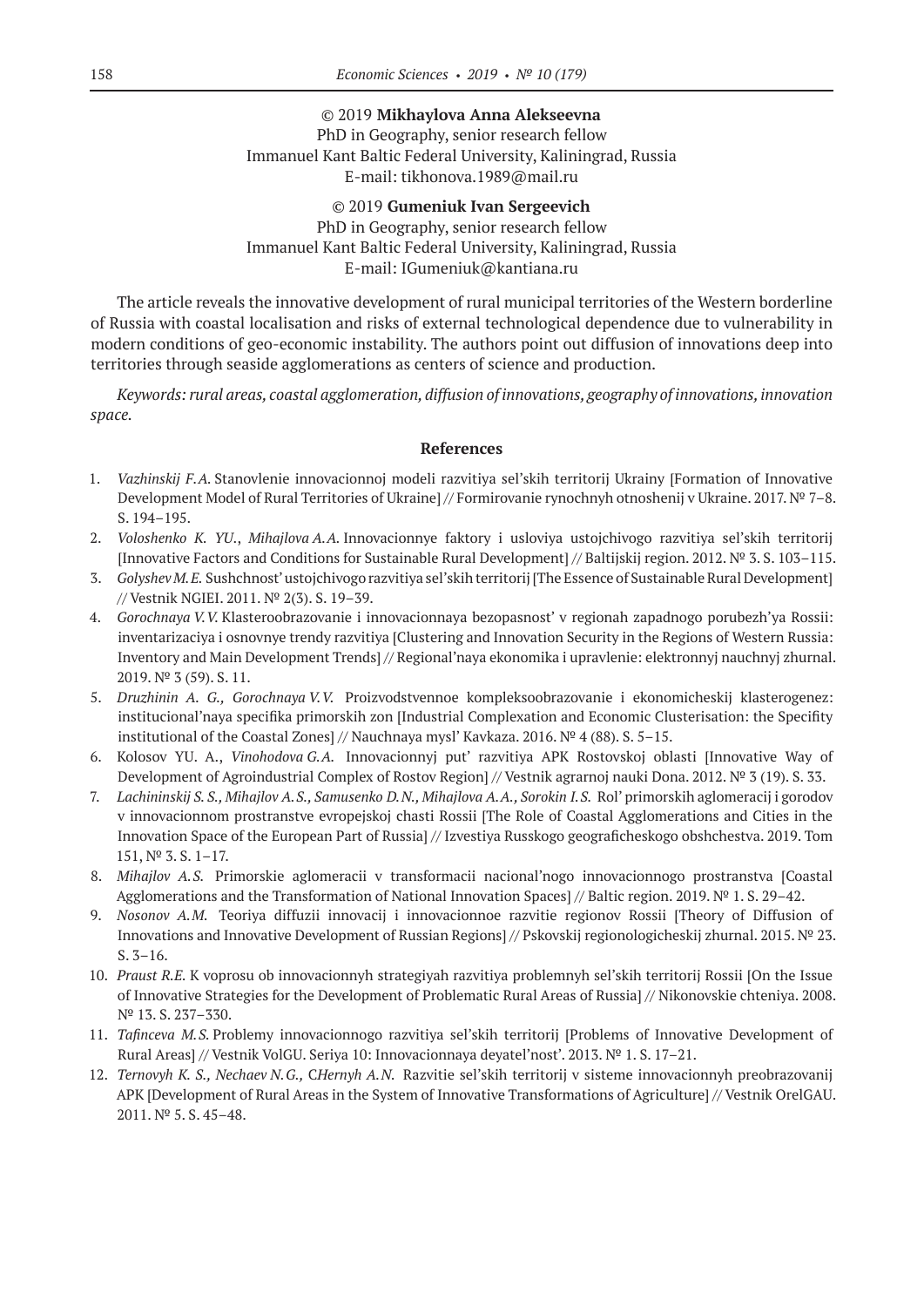- 13. *Gorochnaya V., Mikhaylov A.* Innovation Security of Coastal Areas in Western Borderlands of Russia // 2019 International Conference on Politics, Economics and Management (ICPEM 2019). Dr. *Dina M.* Elshenawi and Dr. Darko B. Vukovic (Eds.) Lecture Notes in Economics, Management and Social Sciences (LNEMSS), Vol.5. pp. 201–208.
- 14. *Hägerstrand T.* Innovation diffusion as a spatial process. Postscript and translation by A. Pred; Chicago: University of Chicago Press.1953
- 15. *Mikhaylovа A., Gorochnaya V.* Diffusion of innovations in coastal agglomerations of Western Russia: Kaliningrad and Rostov regions' experience // The 13th International Days of Statistics and Economics. Conference Proceedings. September 5–7, 2019. Prague, Czech Republic. Edited by: Tomáš Löster, Tomáš Pavelka. Libuše Macáková, MELANDRIUM 2019. pp.1105–1114.
- 16. *Rogers E. M.* Diffusion of innovations. New York: Free Press of Glencoe. 1962.

# **METHOD OF COST CLASSIFICATION AND MANAGEMENT FOR OIL AND GAS FIELD**

#### ©© 2019 **Diachenko Olga Igorevna**

DECENT, Slovakia, Bratislava E‑mail: Olga.Diachenko12@gmail.com

Overview of existing approaches to cost classification is presented; standard cost management methods are analysed, and their downsides are highlighted. Cost detalization method based on oil production cycle is introduced. The term "relatively-direct costs" of production unit and infrastructure facility object is introduced; principals of "relatively-direct costs" estimation are defined; practical value of the presented method is underlined.

*Keywords: Oil and gas field costs, detailed cost estimation, costs classification, oil production cycle, "relatively-direct costs", costs of production unit exploitation, cost of oil well exploitation, costs of infrastructure facility exploitation.*

# **DEVELOPMENT OF BREAD PRODUCTION AS PART OF THE GRAIN-PRODUCT SUBCOMPLEX OF THE AGRO-INDUSTRIAL COMPLEX OF THE REGION (THE CASE OF THE ORENBURG REGION)**

©© 2019 **Zemlyankina Alena Sergeevna** lecturer, Department of Accounting and Auditing Orenburg State Agrarian University, Orenburg, Russia E‑mail: znanie56@yandex.ru

©© 2019 **Larina Tatyana Nikolaevna** Doctor of Economics, Associate Professor, Professor of Accounting and Auditing Orenburg State Agrarian University, Orenburg, Russia E-mail: lartn.oren@mail.ru

The authors of the article analyzed the state and prospects of development of the production of bread and bakery products as part of the grain product subcomplex of the regional agro-industrial complex. The object of study is the Orenburg region. The subject of the study is the economic relations between producers of grain producers of bread and bakery products.

*Keywords: grain product subcomplex, agro-industrial complex, bakery, region, grain, economic relations, production efficiency, development.*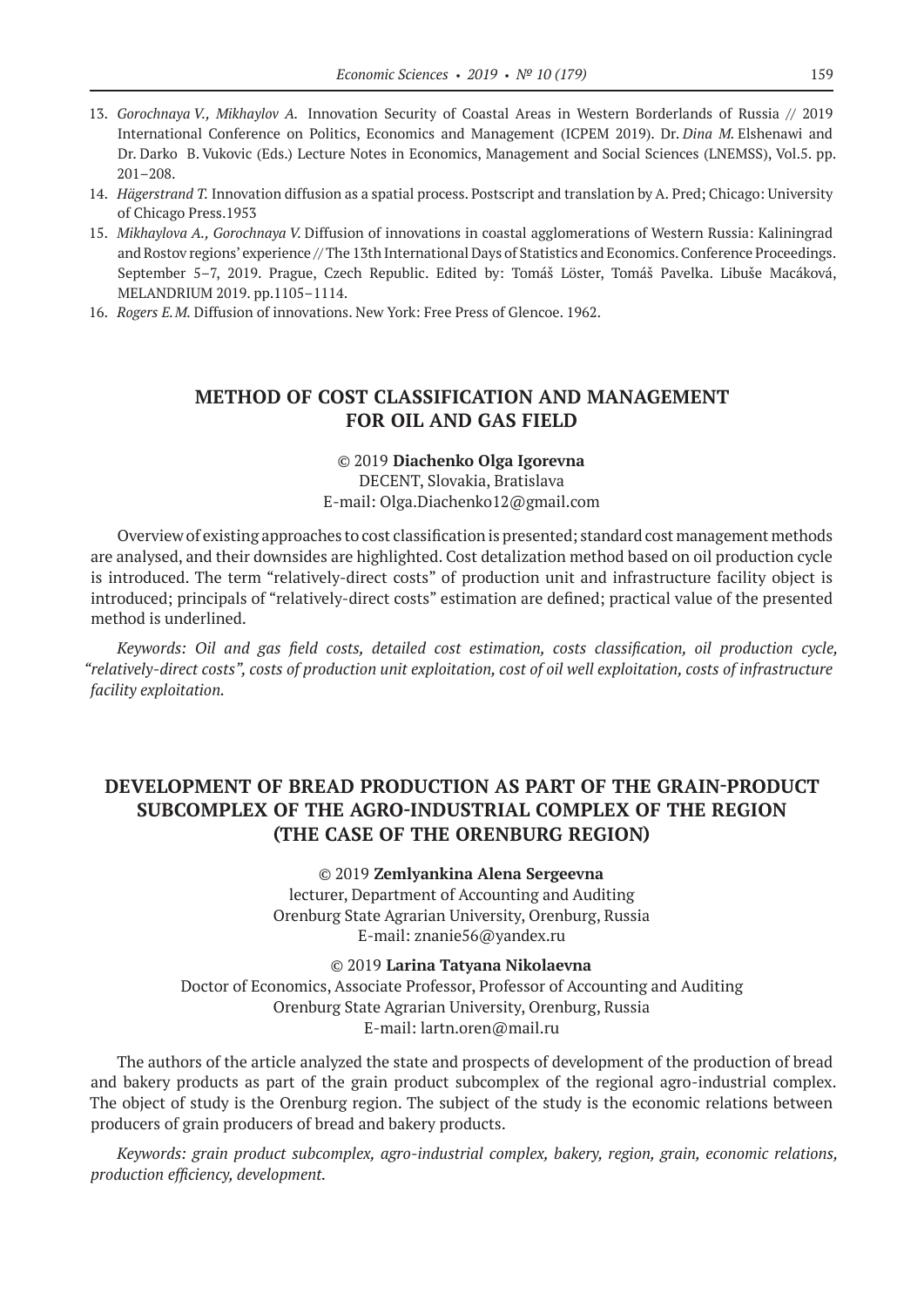#### **References**

- 1. *Altukhov A.I.* Razvitie mukomolno-krupianoi promyshlennosti v strane [The development of the flour and cereal industry in the country] // In the collection of articles of the XII International scientific-practical conference «Regional problems of sustainable rural development». Penza, 2015. pp. 3–17.
- 2. *Zemliankina A. S.* Formirovanie klastera v khlebopekarnom proizvodstve regiona [Cluster formation in the bakery industry of the region] // In the collection of articles of the All-Russian scientific-practical conference with international participation «Problems of the socio-economic development of the agro-industrial complex and rural territories». Orenburg, 2018. pp. 221–225.
- 3. *Zyukin D. A.* Strategicheskie orientiry razvitiia zernoproduktovogo podkompleksa Rossiiskoi Federatsii [Strategic guidelines for the development of the grain product subcomplex of the Russian Federation] // ECONOMIC SCIENCES. 2018. № 10 (167). pp. 61–65.
- 4. *Ivanova E.V.* Otsenka faktorov i uslovii formirovaniia i razvitiia agroprodovolstvennykh klasterov [Evaluation of factors and conditions of formation and development of agro food clusters] // Ekonomika selskogo khoziaistva Rossii. 2018. № 8. pp. 72–78.
- 5. *Ivanova L.V., IAichkin V.N., Sotnikova I.I.* Novye ozimye zernovye kultury v khlebopechenii [New winter crops in bakery] // In the collection of articles of the XVI All-Russian correspondence scientific-practical conference «Modern bakery production: development prospects». Ekaterinburg, 2015. pp. 126–130.
- 6. *Karkh D.A., Morozova M. P.* Model formirovaniia logisticheskogo integrirovannogo raspredelitelnogo tsentra selskokhoziaistvennoi produktsii [Model for the formation of a logistics integrated distribution center for agricultural products] // Vestnik IUzhno-Uralskogo gosudarstvennogo universiteta Seriia Ekonomika i menedzhment. 2018. Т. 12. № 4. pp. 171–181.
- 7. *Kosovan A.P.,* S*Haposhnikov I.I.* Razvitie rynka khlebobulochnykh izdelii Rossii v usloviiakh globalizatsii [Development of the Russian Bakery Market in the Context of Globalization] // Baking in Russia. 2018. № 1. pp. 4–9.
- 8. *Minakov I. A.* Razvitie integratsionnykh protsessov v agropromyshlennom komplekse [The development of integration processes in the agricultural sector]: monograph. Michurinsk, 2016. 191 p.
- 9. Otchet o deiatelnosti Rossiiskoi gildii pekarei i konditerov (ROSPiK) za 2018 [Report on the activities of the Russian Guild of Bakers and Confectioners 2018] [electronic resource] / URL: http://breadbusiness.ru/ (date of the application 10.09.2019).
- 10. Russian Statistical Yearbook. 2018: statistical compilation / Rosstat. Moscow, 2018. 694 p.
- 11. Agriculture and food balances [website] / URL: http://www.gks.ru/wps/wcm/connect/rosstat\_main/rosstat/ru/ statistics/enterprise/economy/# (date of the application 10.09.2019).
- 12. Agriculture, hunting and forestry [website] / URL: http://orenstat.gks.ru/wps/wcm/connect/rosstat\_ts/orenstat/ru/ statistics/enterprises/agriculture/ (date of the application 01.09.2019).
- 13. Export of Russian bread: growth dynamics. Institute for Investment Policy Analysis [website] / URL: http:// xn‑80aplem.xn — p1ai/analytics/Eksport-rossijskogo-hleba-dinamika-rosta (date of the application 02.09.2019).

# **DEVELOPMENT OF AN APPROACH TO IMPROVING THE MANAGEMENT OF MUNICIPAL PROPERTY**

#### ©© 2019 **Lobkova Elena Valeryevna**

Candidate of Economic Sciences, Associate Professor of the Department of Social and Economic Planning Siberian Federal University, Krasnoyarsk, Russia

E‑mail: elenavalerin@yandex.ru

Existing problems of managing municipal property significantly limit the ability to solve the problems of territories in the social sphere and economy. The effectiveness of the process of managing property is investigated and discussed by many authors. Currently, municipalities demonstrate a low level of efficiency in using the potential of property owned by them on the basis of property rights. The current direction of the study is the development of an integrated approach to assessing the effectiveness and efficiency of managing municipal property. This approach is intended to become the basis for the development of measures to improve the municipal property management system. The author proposes a system of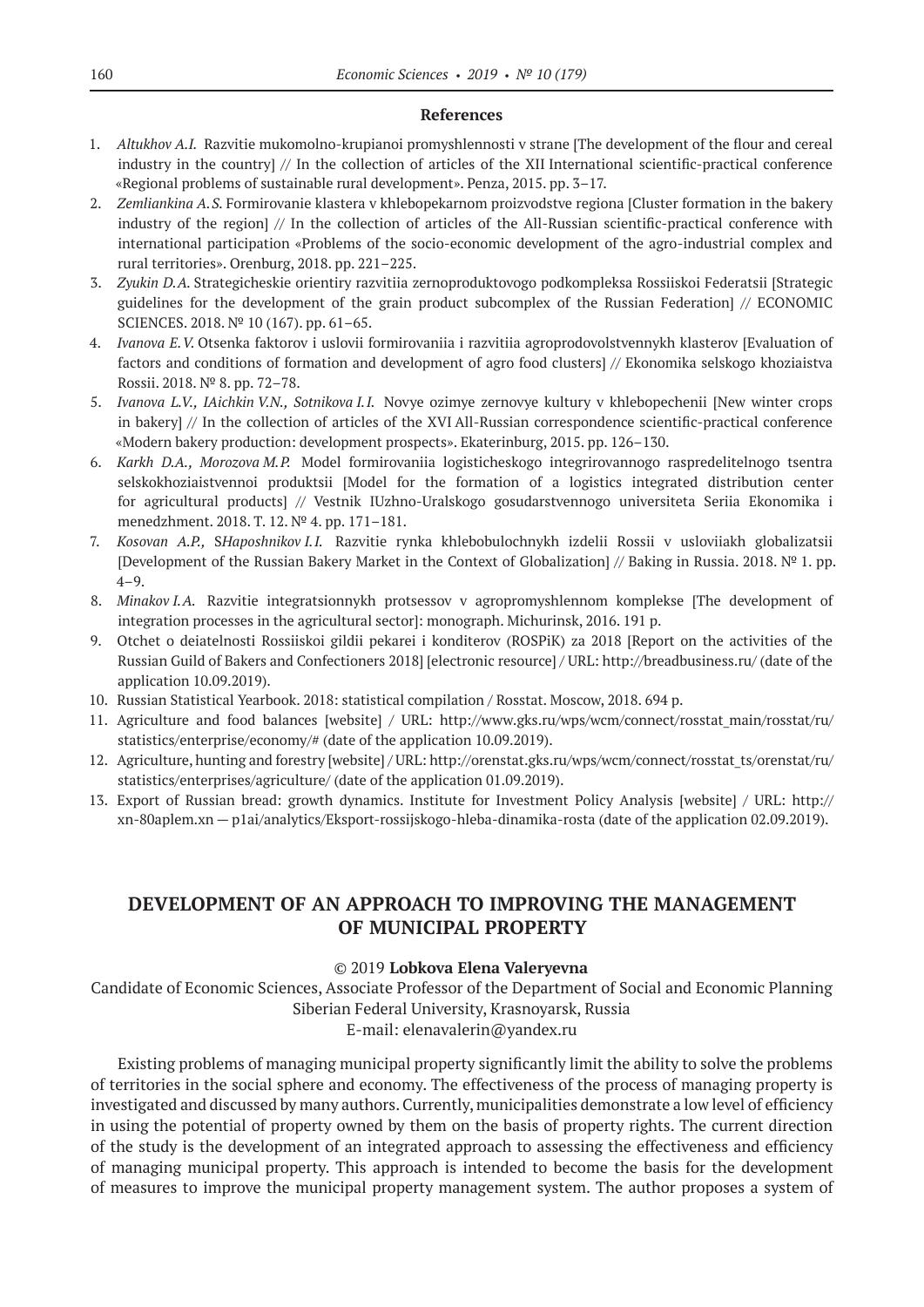indicators — indicators of the most important problems of managing property of territories. An approach has been developed to build the optimal property structure of the municipality, maximizing the total income from the management of facilities. The application of this approach is shown on the example of one of the cities in solving the problem of choosing real estate to be leased and sold in the forecast period of time.

*Keywords: municipal property, property of the municipality, the effectiveness of the management system, municipal budget.*

- 1. *Abazova L.H.* Problemy otsenki effektivnosti upravleniya gosudarstvennoy sobstvennost'yu i mery po yeye povysheniyu [Problems of assessing the effectiveness of managing state property and measures to increase it]. Aktual'nyye voprosy ekonomicheskikh nauk. 2016. № 3. P. 8–11.
- 2. *Babun R.V.* Sovremennyye problemy upravleniya zemel'no-imushchestvennymi kompleksami munitsipal'nykh obrazovaniy [Modern problems of managing land and property complexes of municipalities]. Imushchestvennyye otnosheniya v RF. 2013. № 9 (144). P. 34–38.
- 3. *Baydakov A. N., Maksimov V.* YU., *Miroshnichenko N. V., Nazarenko A. V.* Pravovyye, ekonomicheskiye i sotsial'nyye problemy effektivnogo upravleniya gosudarstvennym i munitsipal'nym imushchestvom [Legal, economic and social problems of effective management of state and municipal property]. Ekonomika i upravleniye: problemy, resheniya. 2019. T. 2. № 3. P. 4–9.
- 4. *Bokayev A.V.* Problemy i puti formirovaniya i effektivnogo ispol'zovaniya munitsipal'noy sobstvennosti [Problems and Ways of Formation and Effective Use of Municipal Property]. Izvestiya IGEA. 2011. № 5. P. 44–46.
- 5. *Butov V.N.* Upravleniye imushchestvom munitsipal'nogo obrazovaniya: voprosy teorii i praktiki [Property management of the municipality: theory and practice]. Vestnik Yuzhno-Ural'skogo gosudarstvennogo universiteta. 2012. № 7 (266). P. 78–81.
- 6. *Zagriyev A. R.* Faktory povysheniya effektivnosti upravleniya ob»yektami munitsipal'nogo imushchestva [Factors of increasing the efficiency of management of municipal property objects]. Science Time. 2019. № 5 (65). P. 23–28.
- 7. *Karasev O.YU*. Zarubezhnyy opyt upravleniya munitsipal'nym imushchestvom [Foreign experience in managing municipal property]. Pravo i sovremennyye gosudarstva. 2013. № 1. P. 16–23.
- 8. *Kozlova E.D., Yermolayev D.V.* Imushchestvennyy kompleks munitsipal'nogo obrazovaniya kak ekonomicheskaya osnova mestnogo samoupravleniya [Property complex of a municipality as an economic basis for local selfgovernment]. Izvestiya Tul'skogo gosudarstvennogo universiteta. 2016. № 1. P. 2–6.
- 9. *Komov V.E.* Vliyaniye faktorov vnutrenney i vneshney sredy na effektivnost' upravleniya munitsipal'nym imushchestvom [Influence of factors of the internal and external environment on the efficiency of municipal property management]. Izvestiya Tul'skogo gosudarstvennogo universiteta. 2015. № 1(1). P. 140–147.
- 10. *Lushnikova T.YU.*, *Akhatova A. M.* Ob otsenke effektivnosti upravleniya munitsipal'nym imushchestvom [On the assessment of the effectiveness of municipal property management]. Vestnik Chelyabinskogo gosudarstvennogo universiteta. 2015. № 1 (356). P. 22–30.
- 11. *Lyskova N.A.* Sovershenstvovaniye upravleniya munitsipal'noy sobstvennost'yu kak usloviye realizatsii munitsipal'nykh ekonomicheskikh interesov [Improving the management of municipal property as a condition for the implementation of municipal economic interests]. Prostranstvo ekonomiki. 2010. № 3 (2). P. 213–219.
- 12. *Musin U.R., Nusratullin I. V., Khabibullin R. G.* Upravleniye munitsipal'nym imushchestvom: programmno-tselevoy podkhod [Management of municipal property: a program-targeted approach]. Moskovskiy ekonomicheskiy zhurnal. 2019. № 1. P. 500–504.
- 13. *Popov A.S., Gandzyuk E.V.* Metody upravleniya nedvizhimymi aktivami munitsipal'nykh obrazovaniy [Methods of managing immovable assets of municipalities]. Imushchestvennyye otnosheniya v RF. 2011. Nº 7. P. 28-43.
- 14. *Prigozhin V.L., Ognev D.V.* Innovatsionnyye napravleniya sovershenstvovaniya upravleniya munitsipal'noy sobstvennost'yu [Innovative directions for improving the management of municipal property]. Sovremennyye issledovaniya sotsial'nykh problem. 2012. № 1. P. 338–347.
- 15. *Trufanova S.A.* Analiz primeneniya kontseptsii stoimostnogo podkhoda k sovershenstvovaniyu sistemy upravleniya munitsipal'noy nedvizhimost'yu [Analysis of the application of the concept of the cost approach to improving the management system of municipal real estate]. Imushchestvennyye otnosheniya v RF. 2013. № 3 (138). P. 91–102.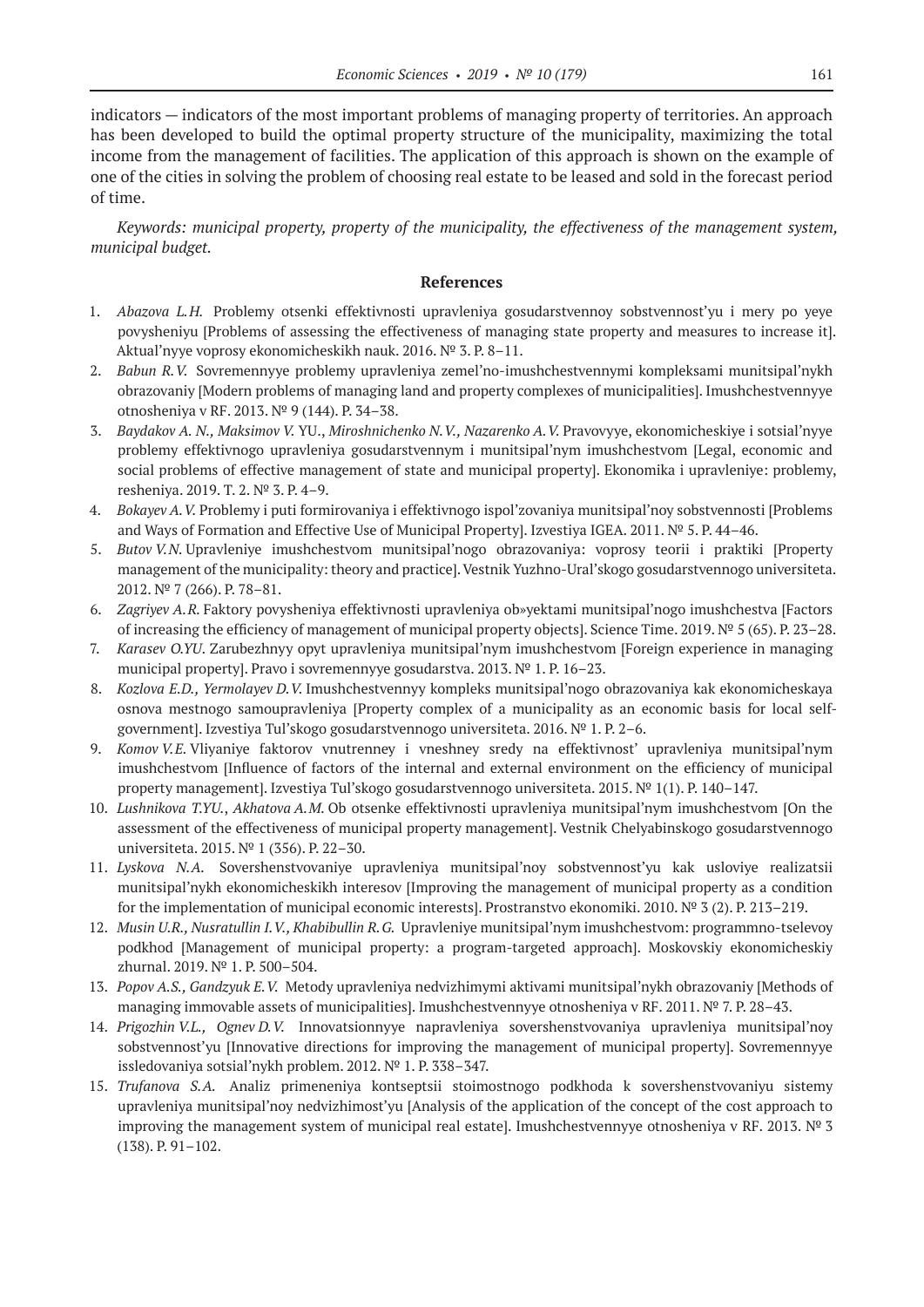- 16. *Filatova N.G.* Effektivnoye upravleniye munitsipal'noy sobstvennost'yu kak usloviye sotsial'no-ekonomicheskogo razvitiya munitsipal'nogo obrazovaniya [Effective management of municipal property as a condition of socioeconomic development of a municipality]. Munitsipal'naya ekonomika. 2011. Nº 2 (46). P. 48-58.
- 17. *Khakimov V.V.* Osobennosti sistemy upravleniya munitsipal'noy sobstvennost'yu [Features of the municipal property management system]. Vestnik Chelyabinskogo gosudarstvennogo universiteta. 2016. № 2 (384). P. 214– 221.
- 18. *Chudinov S.A.* Upravleniye munitsipal'noy sobstvennost'yu: problemy i puti sovershenstvovaniya [Management of municipal property: problems and ways to improve]. Vestnik Saratovskogo gosudarstvennogo sotsial'noekonomicheskogo universiteta. 2013. № 2. P. 74–78.
- 19. *Yalyaliyeva T.V.* K probleme effektivnosti upravleniya munitsipal'noy sobstvennost'yu [On the problem of the effectiveness of municipal property management]. Nauchnyy zhurnal Kubanskogo gosudarstvennogo agrarnogo universiteta. 2013. № 90.
- 20. *Yamshchikova I.V., Bobrova E.YU.* Teoreticheskiye osnovy upravleniya munitsipal'noy sobstvennost'yu [Theoretical foundations of municipal property management]. Izvestiya vuzov. Investitsii. Stroitel'stvo. Nedvizhimost'. 2016. N<sup>o</sup> 2 (17). P. 112-119.

# **THE EFFECTIVENESS OF THE USE OF FINANCIAL RESOURCES BY ORGANIZATIONS PROVIDING REHABILITATION SERVICES FOR PEOPLE WITH DISABILITIES AND CHILDREN WITH DISABILITIES**

#### ©© 2019 **Maximova Margarita Nikolaevna**

Doctor of Economy, Professor, The Head of the Department of Economic Theory and Social Work, Dean of the faculty of social work and higher nursing education Kazan State Medical University of the Ministry of Healthcare of Russian Federation, Kazan E-mail: soc90@mail.ru

#### ©© 2019 **Maksimov Dmitry Sergeevich**

Assistant of the Department of Economic Theory and Social Work Kazan State Medical University of the Ministry of Healthcare of Russian Federation, Kazan

#### ©© 2019 **Ginsburg Mariya Vladimirovna**

PhD in Economy, Assistance Professor of the Department of Economic Theory and Social Work Kazan State Medical University of the Ministry of Healthcare of Russian Federation, Kazan E‑mail: mvginsburg@bk.ru

The analysis of the effectiveness of the use of budget funds allocated in 2015–2018 to support the activities of social institutions providing rehabilitation and habilitation services for disabled people and children with disabilities in order to assess the performance of the centers for the rehabilitation of people with disabilitiest. Based on the results of the effectiveness analysis were made conclusions, suggestions and recommendations.

*Keywords: rehabilitation and habilitation services for people with disabilities; efficient use of budget funds; funding for rehabilitation centers for people with disabilities*

# **IMPROVEMENT OF EDUCATION QUALITY IN THE CONTEXT OF HIGH SCHOOLS EFFICIENCY OF ACTIVITY INCREASING**

## ©© 2019 **Maljanov Daniel Viktorovich**

assistant Enterprises and industrial complexes economy and management department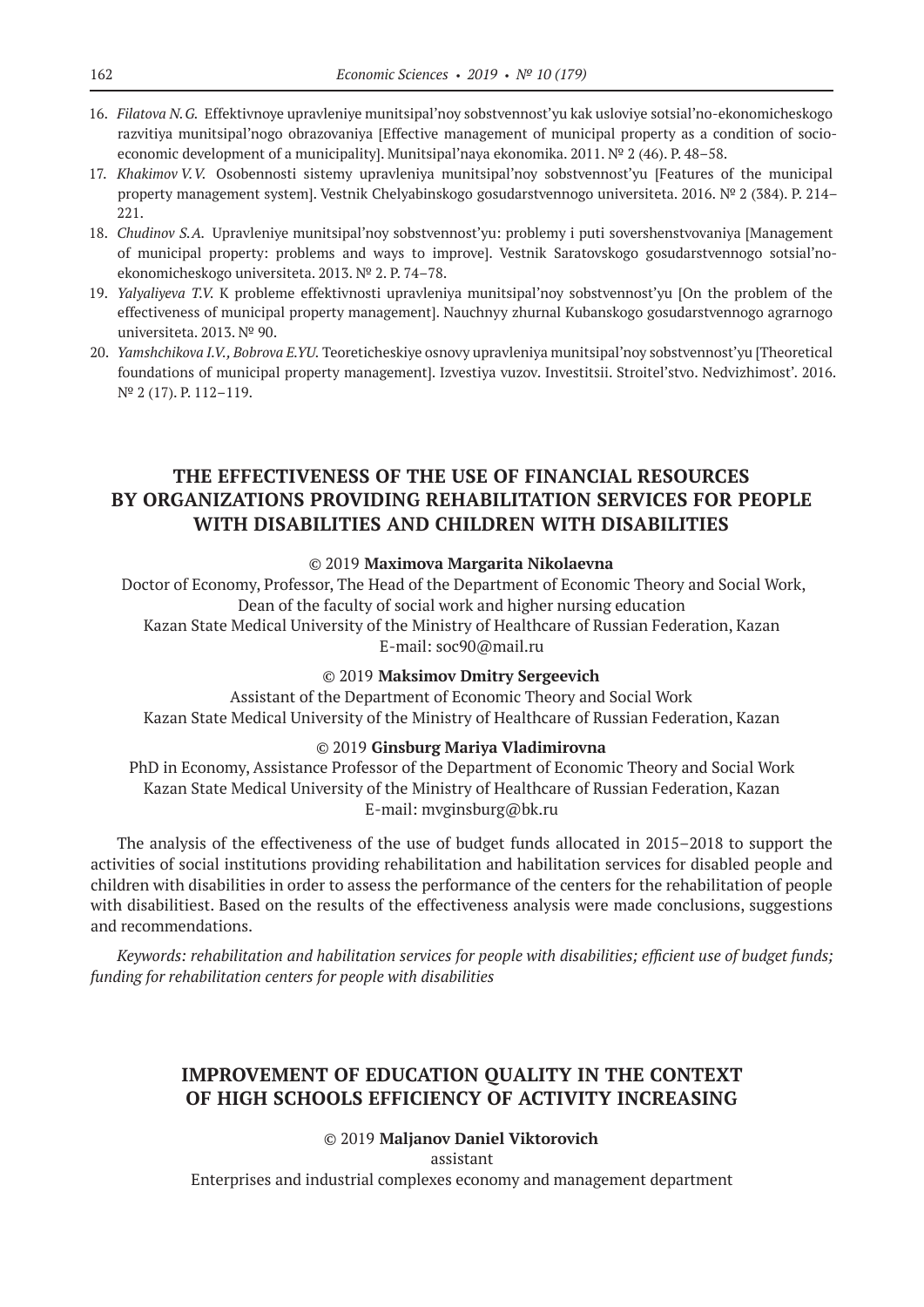## Saint-Petersburg State Economical University, Saint-Petersburg, Russia E‑mail: daniil\_malaynov@list.ru

The article considers the problem of finding instruments of teaching in higher vocational education in a limited time interval when there are problems with the perception of modern students. The substantiation of the problem. The tools proposed with reference to historical and contemporary scientifically-based pedagogical approaches. By themselves, tools are not new to national education. Interest options for their use and the possibility of combined use. The proposed options have justification.

*Keywords: education, the higher school, quality of education*

# **ON THE ISSUE OF ASSESSING THE EFFECTIVENESS OF FINANCING HIGHER EDUCATION INSTITUTIONS BASED ON THE ANALYSIS OF THE FACULTY STAFF RATING**

#### ©© 2019 **Nikolaeva Elena Anatolevna**

PhD in Sociology, Associate professor, Department of foreign languages No. 3 Plekhanov Russian University of Economics, Moscow, Russia E-mail: yoltash82@mail.ru

©© 2019 **Kazimirova Irina Sergeevna**

PhD in Philology, Associate professor, Department of foreign languages No. 3 Plekhanov Russian University of Economics, Moscow, Russia E‑mail: irinacasimirova@yandex.ru

#### ©© 2019 **Panchenko Ekaterina Yuryevna**

The senior teacher, Department of foreign languages No. 3 Plekhanov Russian University of Economics, Moscow, Russia E‑mail: katya368@yandex.ru

©© 2019 **Rodnikova Oxana Yuryevna**

The senior teacher, Department of foreign languages No. 3 Plekhanov Russian University of Economics, Moscow, Russia E‑mail: orodnikova@yahoo.es

The authors of the article examined the issue of evaluating the effectiveness of financing higher education institutions based on the analysis of the rating of faculty members. The object of the study was the higher educational institutions of the Russian Federation, and the subject was the effectiveness of their financing in the aspect of the analysis of the faculty staff rating. The theoretical and methodological significance of the study lies in the development of the theory of optimal financing of economic entities. The practical significance of the study is determined by the possibility of making balanced decisions in the management of a higher academic institution in conjunction with the analysis of the rating of the faculty.

*Keywords: Higher education institution, financing, efficiency assessment, analysis, rating, faculty staff.*

#### **References**

1. *Nikolaeva E.A., Grigor'eva I.V.* i dr. K aspektam vliyaniya ocenki effektivnosti deyatel'nosti professorskoprepodavatel'skogo sostava vysshego uchebnogo zavedeniya na ukreplenie ekonomicheskoi bezopasnosti Rossiiskoi Federacii [Aspects of the impact of the evaluation of the effectiveness of the faculty of higher education on the strengthening of the economic security of the Russian Federation] / E.A. Nikolaeva, I.V. Grigor'eva, I.S. Kazimirova, E.I. Sokolova // Ekonomicheskie nauki Moskva: Izd-vo OOO «24-Print», 2019. <sup>1</sup> 3. S. 62-67.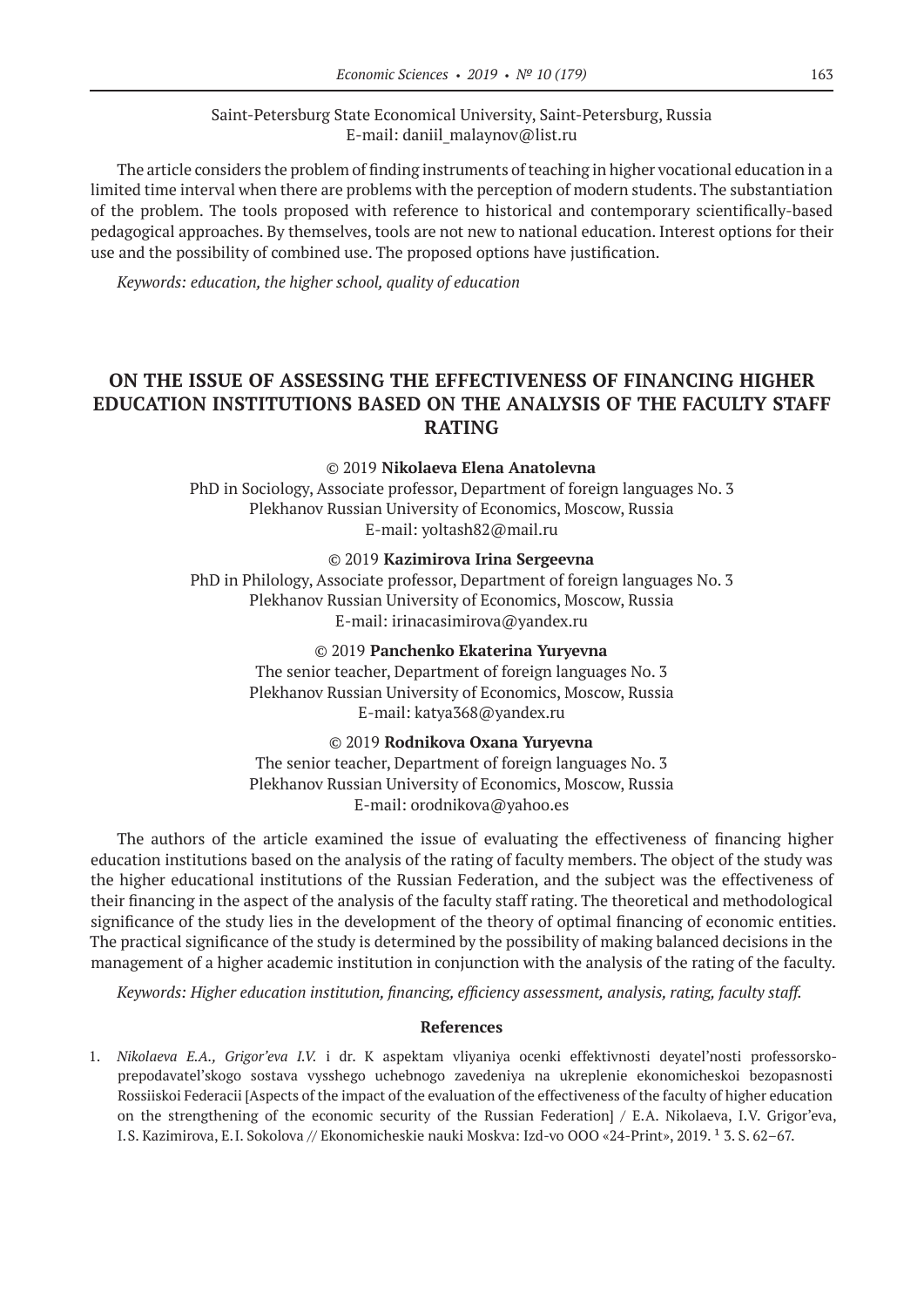- 2. *Nikolaeva E.A., Kuznecova Yu.A.* i dr. Instrumenty realizacii strategicheskih iniciativ vysshego uchebnogo zavedeniya v celyah povysheniya kachestva obrazovatel'nogo processa [Tools for the implementation of strategic initiatives of higher education institutions to improve the quality of education] / E.A. Nikolaeva, Yu.A. Kuznecova, E.L. Agibalova, N.V. Karzhanova // Ekonomicheskie nauki Moskva: Izd-vo OOO «24-Print», 2018. <sup>1</sup> 9. S. 87–90.
- 3. *Chernova E.G., Ahobadze T. D.*  Modeli finansirovaniya vysshego obrazovaniya i effektivnost' deyatel'nosti universitetov. Empiricheskoe issledovanie evropeiskogo opyta i otechestvennaya praktika [Models of financing higher education and university performance. Empirical study of European experience and domestic practice] / E.G. Chernova, T.D. Ahobadze, A.S. Malova, A.A. Saltan // Voprosy obrazovaniya Moskva: Izd-vo Tipografiya «Nauka» 2017.  $1\,$  3. S. 37-46.
- 4. *Chmielewski, A.K*. (2014), «An international comparison of achievement inequality in within-and between-school tracking systems», American Journal of Education, Vol. 120/3, University of Chicago Press, pp. 293–324.
- 5. *Sheng, A; Geng, X*. (2012). «The new Economics: Meso and Meta», World Economic Forum, 9th October 2012. Geneva, pp. 1–4.
- 6. *Hanushek, E.A*. (2011), «The economic value of higher teacher quality», Economics of Education Review, Vol. 30, Elsevier, pp 466–479.
- 7. *Li, B*. (2010). «On micro, meso and macro issues in business ethics», Ethical Research Bimonthly, 4: pp. 25–30.
- 8. *Schütz,G., H. W. Ursprung and L. Wößmann* (2008), "Education policy and equality of opportunity", Kyklos, Vol. 61/2, Wiley-Blackwell, pp. 279–308.
- 9. Kompaniya «Ernst&Young» [Elektronnyi resurs]: analiticheskie materialy Oficial'nyi sait kompanii «Ernst&Young», 2019.— Rezhim dostupa: https://www.ey.com/ru
- 10. Reitingovoe agentstvo «Ekspert RA» [Elektronnyi resurs]: analiticheskie materialy Oficial'nyi sait reitingovogo agentstva «Ekspert RA», 2019.— Rezhim dostupa: https://raexpert.ru

## **FORMATION METHODS OF ANALYSIS FOR THE ENTERPRISE MODERNIZATION**

©© 2019 **Nikulina Ekaterina Yuryevna** Samara State University of Economics, Samara, Russia E mail: katerina\_nikulina@list.ru

Modernization is a vital mechanism to survive for companies in a changing environment. Analysis of the state of the enterprise is one of the first stages of modernization. The authors developed a methodology for analyzing the need, progress and direction of enterprise modernization as a result of a study of existing approaches to the analysis of enterprise activity. The proposed methodology provides the opportunity for a thorough study and assessment of the state of the enterprise and its position on the market, the need, progress and direction of modernization of the enterprise, and, as a result, it is reasonable to formulate a modernization project.

*Keywords: modernization, analysis of the state of the enterprise, machine-building industry, technology of strategic analysis*

# **CORPORATE GOVERNANCE OF RUSSIAN COMPANIES UNDER THE WESTERN SANCTIONS**

#### ©© 2019 **Pokramovich Olga Viktorovna**

Candidate of Science in Economics, Associate Professorof management and information technology Kursk branch of the Financial University under the Government of the Russian Federation, Kursk, Russia Е‑mail: 81pokrov@mail.ru

The article discusses some of the consequences of including Russian companies into the anti-Russian sanctions list in the period 2016–2018. It is about the sanctions as factors that worsen the development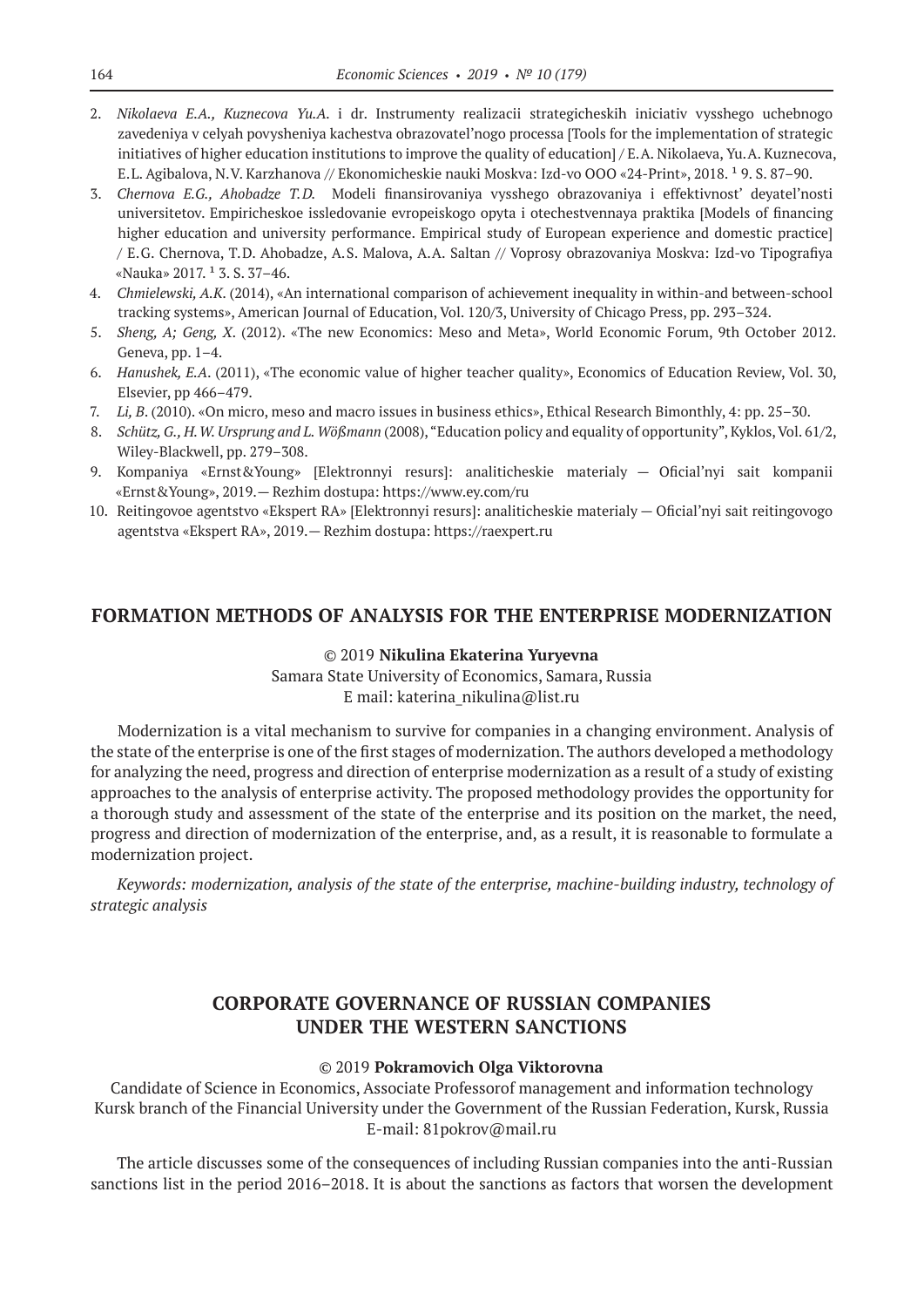prospects of national industrial giants. Statistics are provided to describe them. It is noted the possibility of using anti-Russian sanctions to accelerate the growth of the national economy, provided that Russian companies could reorient from external factors of their development to internal ones that are associated with inclusive development of the national economy. The latter can only be realized if an adequate institutional environment is formed in Russia for the activities of economic agents.

*Keywords: negative impact of western sanctions, state of Russian companies from the sanctions list, reorientation of national companies to internal development factors.*

#### **References**

- 1. *E. Bazanova*. Threats to the Russian economy are created by the authorities themselves, warns S&P // Vedomosti. 2018.23 July. URL: https://www.vedomosti.ru/economics/articles /2018/07/23/776198 -ugrozi-rossiiskoiekonomike(Data obrashcheniya: 20.09.2019)
- 2. *V. Baranova, N. Prokhorova* Change in economic policy the main channel for the impact of sanctions on the Russian economy [Electronic resource] // ACRA Research. 2018.10 July. URL: https://www.acra-ratings.ru/ research/819(Data obrashcheniya: 20.09.2019)
- 3. *Pokramovich O. V.* Corporate Training Technologies: New Development Prospects // Theory and Practice of Service: Economics, Social Sphere, Technologies.— 2018.— No. 2 (36). Pp.28–30
- 4. *Portansky A. P.* Anti-Russian sanctions-measures destructive and counterproductive // Money and credit.— 2014.— No. 10.— Pp. 8–10
- 5. The results of the decade 2008–2017 in the Russian banking sector: trends and factors. A series of reports on economic research.Bank of Russia. June 2018. Nº 31URL: https://cbr.ru/ec\_research/(Dataobrashcheniya: 20.09.2019)
- 6. Среднесрочный прогноз Банка России по итогам заседания Совета директоров по ключевой ставке 22 марта 2019 года URL: https://cbr.ru/Collection/Collection/File/16778/forecast\_190322.pdf (Dataobrashcheniya: 20.09.2019)
- 7. Review of financial stability. Information and analytical materials of the Bank of Russia. 2018. № 1URL: https://cbr. ru/publ/stability/ (Dataobrashcheniya: 20.09.2019)
- 8. http://top.rbc.ru/economics/18/05/2014/924411.shtml.

# **THE USE OF TREND-SEASONAL MODELS IN FORECASTING PASSENGER RAIL TRAFFIC**

## ©© 2019 **Proskuryakova Elena Aleksandrovna**

Ph.D., Associate Professor, Department of Transport Economics Emperor Alexander I St. Petersburg State Transport University, St. Petersburg, Russia

The paper deals with the forecasting passenger rail traffic. We analyze the specifics of passenger traffic which must be taken into account when forecasting it. We have developed a passenger traffic forecast based on a trend-seasonal model. Also we have developed recommendations on use of the obtained forecast results.

*Keywords: socio-economic forecasting, forecasting methods, trend, seasonal fluctuations, extrapolation, passenger traffic, railway transport, passenger railway complex*

- 1. *Dubrova T. A.* Prognozirovanie social'no-ekonomicheskih processov. Statisticheskie metody i modeli [Forecasting socio-economic processes. Statistical Methods and Models]: uchebnoe posobie.— M.: Market DS, 2007.— 192 s.
- 2. *Dubrova T. A.* Statisticheskie metody prognozirovaniya [Statistical Forecasting Methods]: uchebnoe posobie dlya vuzov.— M.: YUNITI-DANA, 2003.— 206 s.
- 3. Zheleznodorozhnye passazhirskie perevozki [Rail passenger transportation]: Monografiya / pod. red. G.V. Verhovyh.— SPb.: Severo-Zapadnyj regional'nyj centr «RUSICH», «Pallada-media» [St. Petersburg: North-West Regional Center «RUSICH», «Pallada Media»], 2012.— 520 s.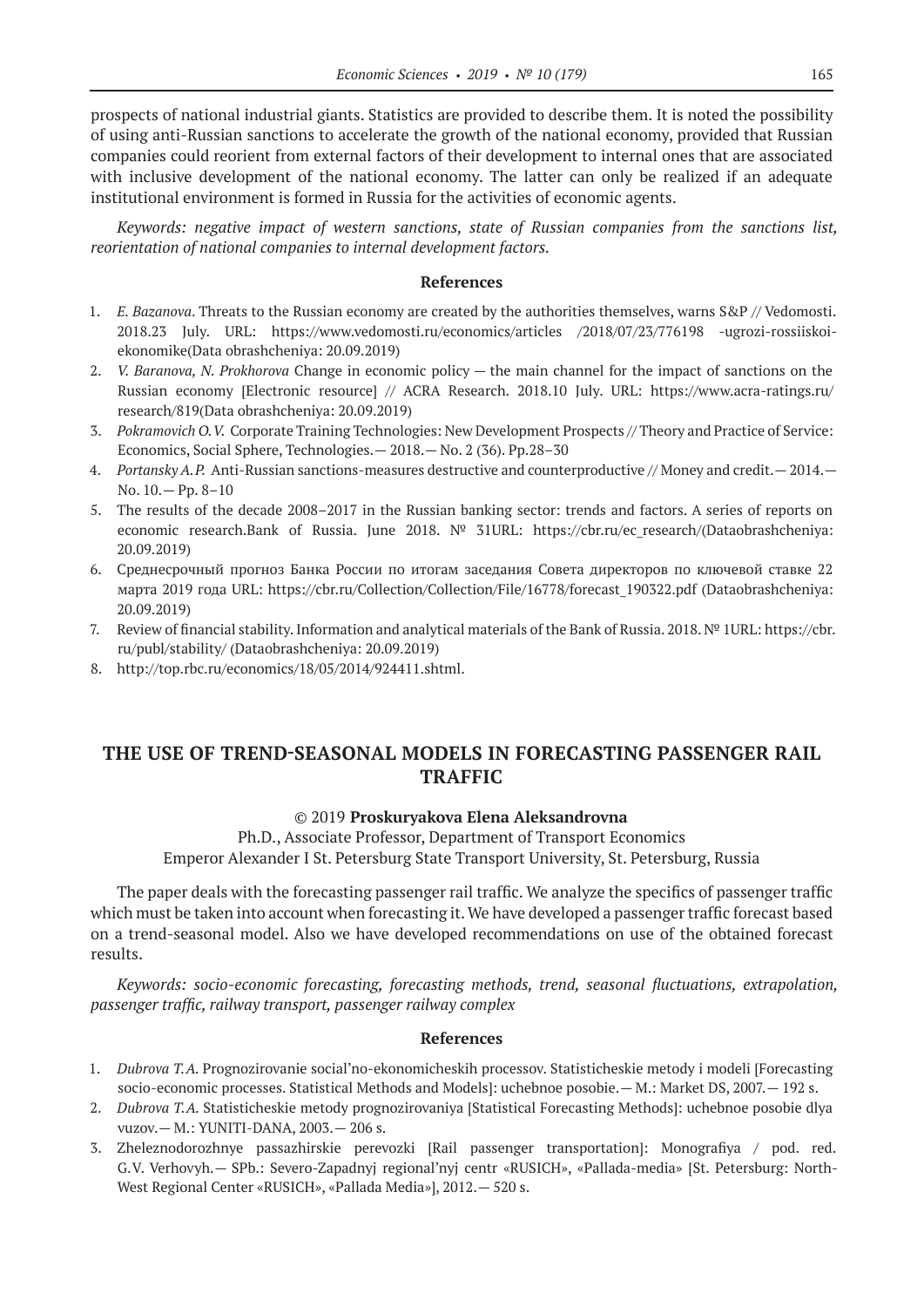- 4. *Proskuryakova E.A., Yahno A. D.*  Social'no-ekonomicheskoe prognozirovanie [Socio-Economic Forecasting]: uchebnoe posobie — SPb.: PGUPS [St. Petersburg: St. Petersburg State Transport University], 2009.— 92 s.
- 5. Rynok prigorodnyh zheleznodorozhnyh perevozok: upravlenie i ekonomika [Commuter Rail Market: Management and Economics]: Monografiya / M.A. Shnejder, E.A. Proskuryakova.— SPb.: NP-Print, 2012.— 288 s.
- 6. Ekonomika passazhirskogo transporta [Passenger Transport Economics]: uchebnoe posobie / pod obshchej red. prof. V.A. Persianova. M.: KNORUS, 2012.— 400 s.

# **METHODS OF COST ANALYSIS IN THE FRAMEWORK OF DIFFERENT APPROACHES TO COST MANAGEMENT IN THE MACHINE-BUILDING ENTERPRISES**

#### ©© 2019 **Streltsova Darja Alekseevna**

Postgraduate Samara State University of Economics, Samara, Russia E‑mail: strelcova.dasha@inbox.ru

Strategic and operational approaches to cost management are considered, selection of the tactical approach is proved; the main methods of the costs analysis are revealed on the basis of which methodical recommendations on carrying out the analysis of costs at the machine-building enterprises are offered.

*Keywords: costs analysis methods, operational, tactical, strategic approaches to cost management, factors, value chain, CVP-analysis.*

# **MODELING OF NORTHERN TERRITORIES DEVELOPMENT SCENARIOS: METHODOLOGICAL AND INFORMATIONAL ASPECTS**

#### ©© 2019 **Tutygin Andrey Gennadevich**

Candidate of physical and mathematical sciences, associate professor, leading researcher Federal center for integrated Arctic research named after academician N.P. Laverov, Russian Academy of Sciences, Arkhangelsk, Russia E‑mail: andgt64@yandex.ru

## ©© 2019 **Korobov Vladimir Borisovich**

Doctor of geographical sciences, chief researcher Federal center for integrated Arctic research named after academician N.P. Laverov, Russian Academy of Sciences, Arkhangelsk, Russia Director of the Northwest branch of Institute of Oceanology named after P.P. Shirshov, Russian Academy of Sciences, Arkhangelsk, Russia E-mail: szoioran@mail.ru

©© 2019 **Chizhova Lyudmila Aleksandrovna**

Candidate of economic sciences, associate professor, leading researcher Federal center for integrated Arctic research named after academician N.P. Laverov, Russian Academy of Sciences, Arkhangelsk, Russia E‑mail: chijova.mila@yandex.ru

Socio-ecological and economic systems of the Northern territories have a number of specific problems and features, which, on the one hand, are essential in creating scenarios for their development, on the other-are difficult to formalize and quantify in the development of appropriate models. At the same time, the factors shaping the characteristics of the Northern territories are extremely heterogeneous, including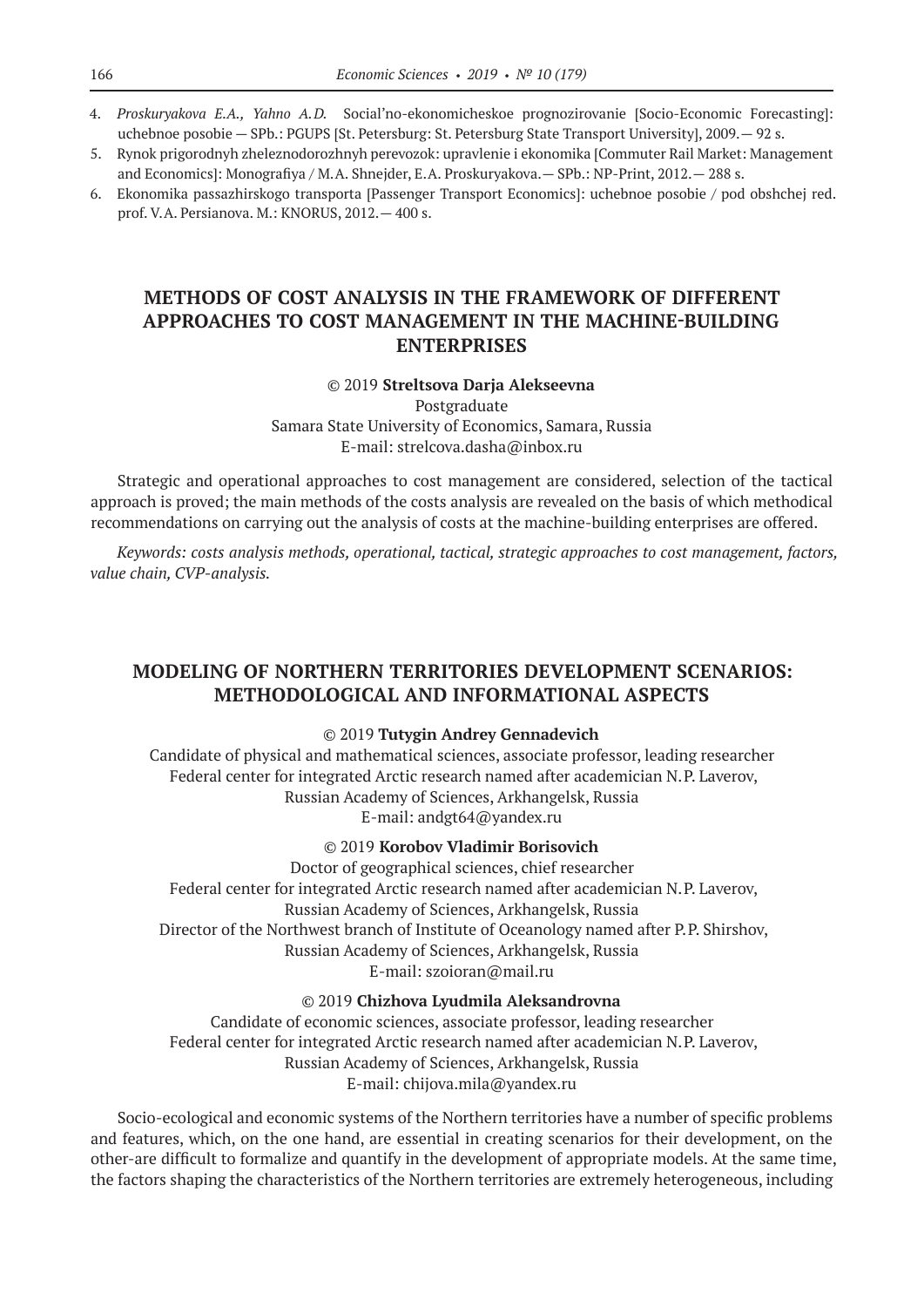in terms of their measurability and comparability, and information about them is not always complete and authentic. By correlating natural-ecological and socio-economic factors that have a significant impact on the development of the Northern territories, the authors note that the information base and approaches to modeling scenarios currently available lead to certain systemic contradictions, which require the creation of a single content field to resolve. As an information basis for the development of simulation models, it is proposed to use, along with traditional sets of statistical indicators, the estimates obtained as a result of complex expert procedures. The paper provides a brief overview and comparison of a number of existing approaches to the development of models of the dynamics of socio-ecological and economic systems. In particular, we discuss the problem of static environment, which can not be overcome in the framework of certain classical approaches. The authors come to the conclusion that the agent-oriented approach is the most acceptable for simulation of scenarios of socio-ecological and economic systems development.

*Keywords: modeling of scenarios of development of territories, socio-ecological and economic systems, Northern territories, technologies of expert assessments*

- 1. Strategiya prostranstvennogo razvitiya Rossijskoj Federacii (utverzhdena rasporyazheniem Pravitel`stva Rossijskoj Federacii 13 fevralya 2019 goda № 207-r) [Spatial development strategy of the Russian Federation]
- 2. Ukaz Prezidenta Rossijskoj Federacii «O suxoputny`x territoriyax Arkticheskoj zony` Rossijskoj Federacii» № 296 ot 02 maya 2014 goda [Decree of the President of the Russian Federation «On land territories of the Arctic zone of the Russian Federation»]
- 3. *Zhukov R.A., Kuzneczov G. V., Manoxin E. V.* K voprosu o formirovanii kriteriya ocenki garmonichnogo razvitiya territorij [On the formation of criteria for assessing the harmonious development of territories] // Sovremennaya matematika i koncepcii innovacionnogo matematicheskogo obrazovaniya. 2016. T. 3. № 1. S. 151–155.
- 4. *Korobov V.B., Tuty`gin A.G.* Klassifikacionny`e metody` resheniya e`kologo-e`konomicheskix zadach: monografiya [Classification methods for solving ecological and economic problems: monograph] / Arxangel`sk: Izdatel`stvo Pomorskogo gosudarstvennogo universiteta imeni M.V. Lomonosova, 2010.— 310 s.
- 5. *Shelomencev A.G., Uxanova A.V., Smirennikova E.V., Voronina L.V.* Ocenka prostranstvennogo razvitiya regionov Arkticheskoj zony` Rossijskoj Federacii [Assessment of spatial development of regions of the Arctic zone of the Russian Federation] // Regional`naya e`konomika i upravlenie: e`lektronny`j nauchny`j zhurnal. 2018. № 4 (56). Rezhim dostupa: https://eee-region.ru/article/5613/
- 6. *Matvienko I.I., Tuty`gin A.G., Chizhova L. A.* Investicionnaya privlekatel`nost` municipal`ny`x obrazovanij regiona: monografiya [Investment attractiveness of municipalities in the region: monograph] / Arxangel`sk: KIRA, 2012.— 248 s.
- 7. *Seredkin K.A., Korobov V.B., Tuty`gin A.G*. O primenenii metoda analiticheskix setej v zadachax geoe`kologii [On the application of the analytical networks method in Geoecology problems] // Problemy` regional`noj e`kologii. 2012. № 4. S. 61–65.
- 8. *Tuty`gin A.G., Korobov V.B.* Neopredelennost` sootnosheniya faktorov v zadachax prinyatiya reshenij pri stroitel`stve neftyanoj transportnoj infrastruktury` v Arktike [Uncertainty of the ratio of factors in decision-making tasks in the construction of oil transport infrastructure in the Arctic] // E`konomicheskij rost, resursozavisimost` i social`no-e`konomicheskoe neravenstvo: Materialy` VI Vserossijskoj konferencii 25–27 oktyabrya 2018 goda. SPb.: Nestor-Istoriya, 2018. S. 217–219.
- 9. *Korobov V.B.* Teoriya i praktika e`kspertny`x metodov: monografiya. [Theory and practice of expert methods: monograph] — M.: INFRA-M, 2019.— 281 s.
- 10. *Kuzy`k B.N., Yakovecz Yu.V.* Integral`ny`j makroprognoz innovacionno-texnologicheskoj i strukturnoj dinamiki e`konomiki Rossii na period do 2030 goda. [Integrated macro-forecast of innovative-technological and structural dynamics of the Russian economy for the period up to 2030] — M.: Institut e`konomicheskix strategij, 2006.— 432 s.
- 11. *Tuty`gin A.G., Chizhova L.A.* Metodologicheskij podxod k formirovaniyu investicionny`x scenariev razvitiya e`konomicheskix sistem [Methodological approach to the formation of investment scenarios for the development of economic systems] // E`konomika i predprinimatel`stvo. 2015. № 10–2 (63). S. 66–69.
- 12. *Bazy`kin A.D*. Nelinejnaya dinamika vzaimodejstvuyushhix populyacij. [Nonlinear dynamics of interacting populations] Moskva-Izhevsk: Institut komp`yuterny`x issledovanij. 2003.— 368s.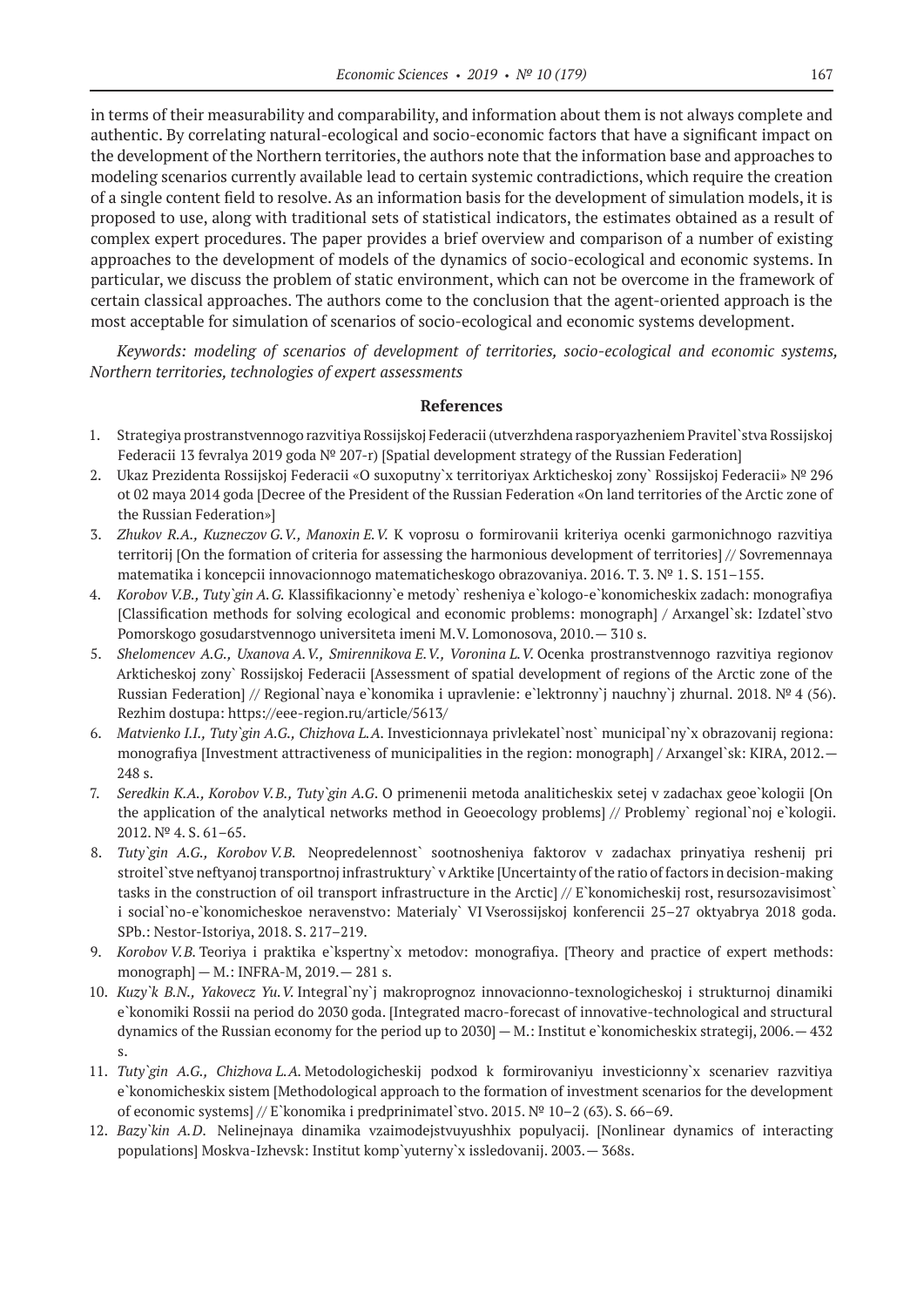- 13. *Vorob`eva T.V., Laxody`nova N.V*. O populyacionnom podxode k modelirovaniyu e`konomicheskix processov [On a population-based approach to the modeling of economic processes] // E`konomika i predprinimatel`stvo. 2016. № 11–2 (76). S. 1064–1067.
- 14. *Iogannsen V.L.* O nasledovanii v populyaciyax i chisty`x liniyax [On inheritance in populations and pure lines] / pod obshhej redakciej akademika N.I. Vavilova, OGIZ-SEL`XOZGIZ, Moskva Leningrad, 1935.— 77 s.
- 15. *Mal`tus T. R.* Opy`t o zakone narodonaseleniya.[An essay on the principle of population] SPb. 1895.
- 16. *Lotka A.J.* Elements of physical biology. Baltimore: Williams and Wilkins, 1925.— 460 p.
- 17. *Lotka A.J.* Elements of mathimatical biology. New York: Dover Publications, 1956.— 515 p.
- 18. *Kolmogorov A.N.* Kachestvennoe izuchenie matematicheskix modelej dinamiki populyacij [Qualitative study of mathematical models of population dynamics] // Problemy` kibernetiki, M.: Nauka, 1972, vy`p. 25, S. 100–106.
- 19. *Gumerov M. F.* Fenomenologicheskaya model` raspredeleniya i dvizheniya informacii v sistemax organizacionnogo menedzhmenta [Phenomenological model of information distribution and movement in organizational management systems] // Upravlencheskie nauki. 2017. № 1. S. 75–84.
- 20. *Klejner G.B.* E`volyuciya institucional`ny`x sistem. [Evolution of institutional systems] M.: Nauka, 2004.— 240 s.
- 21. *Granovetter M. S.* The strength of weak ties. American Journal of Psychology, 1973. Vol. 78 (6), P. 1360–1380.
- 22. *Axmed`yanova G.F., Eroshenko O. S., Pishhuxin A. M.* Agent-orientirovanny`j podxod k modelirovaniyu processa obucheniya [The agent-oriented approach to the modeling of the learning process] // Fundamental`ny`e issledovaniya. 2013. № 11–3. S. 521–524.
- 23. *Belousov F.A.* Modeli social`no-e`konomicheskix i demograficheskix processov soobshhestv s prostejshej social`noj strukturoj [Models of socio-economic and demographic processes of communities with the simplest social structure] / avtoreferat dissertacii na soiskanie uchenoj stepeni kandidata e`konomicheskix nauk, FGBUN «Central`ny`j e`konomiko-matematicheskij institut RAN», Moskva, 2019.— 24 s.
- 24. *Abramov V.I.* Opy`t primeneniya agent-orientirovannogo podxoda k modelirovaniyu processov v oblasti migracionnoj politiki [Experience in the application of agent-based approach to modeling processes in the field of migration policy] // Iskusstvenny`e obshhestva. 2019. T. 14. Vy`pusk 2 [E`lektronny`j resurs]. https://artsoc.jes.su/ s207751800005912–2–1. DOI:10.18254/S207751800005912–2
- 25. *Makarov V.L., Baxtizin A. R., Sushko E. D.* Agent-orientirovanny`e modeli kak instrument aprobacii upravlencheskix reshenij [Agent-oriented models as a tool for approbation of management decisions] // Upravlencheskoe konsul`tirovanie. 2016. № 12 (96). S. 16–25.

## **FINANCE, MONEY CIRCULATION AND CREDIT**

# **FEATURES OF BANK CREDITING OF LEGAL ENTITIES IN MODERN CONDITIONS OF THE RUSSIAN ECONOMY**

#### ©© 2019 **Slavin Nikolai Sergeevich**

PHD in economics, associate Professor, Department of transport Economics, Emperor Alexander I St.-Petersburg State Transport University, St.-Petersburg, Russia E‑mail: slanspb@mail.ru

The article discusses the current trends in the development of Bank lending to legal entities in Russia. The dynamics of changes in the volume of lending by Russian commercial banks to legal entities in 2018 and 2019 is analyzed. The analysis of approaches of evaluating the credit risk of a potential borrower is given in the article.

*Keywords: commercial Bank; economy; credit; credit risk; legal entity; Russia.*

#### **References**

1. «Analysis of the debt burden in the sectors of the Russian economy», No. 29, Central Bank of the Russian Federation, February 2018;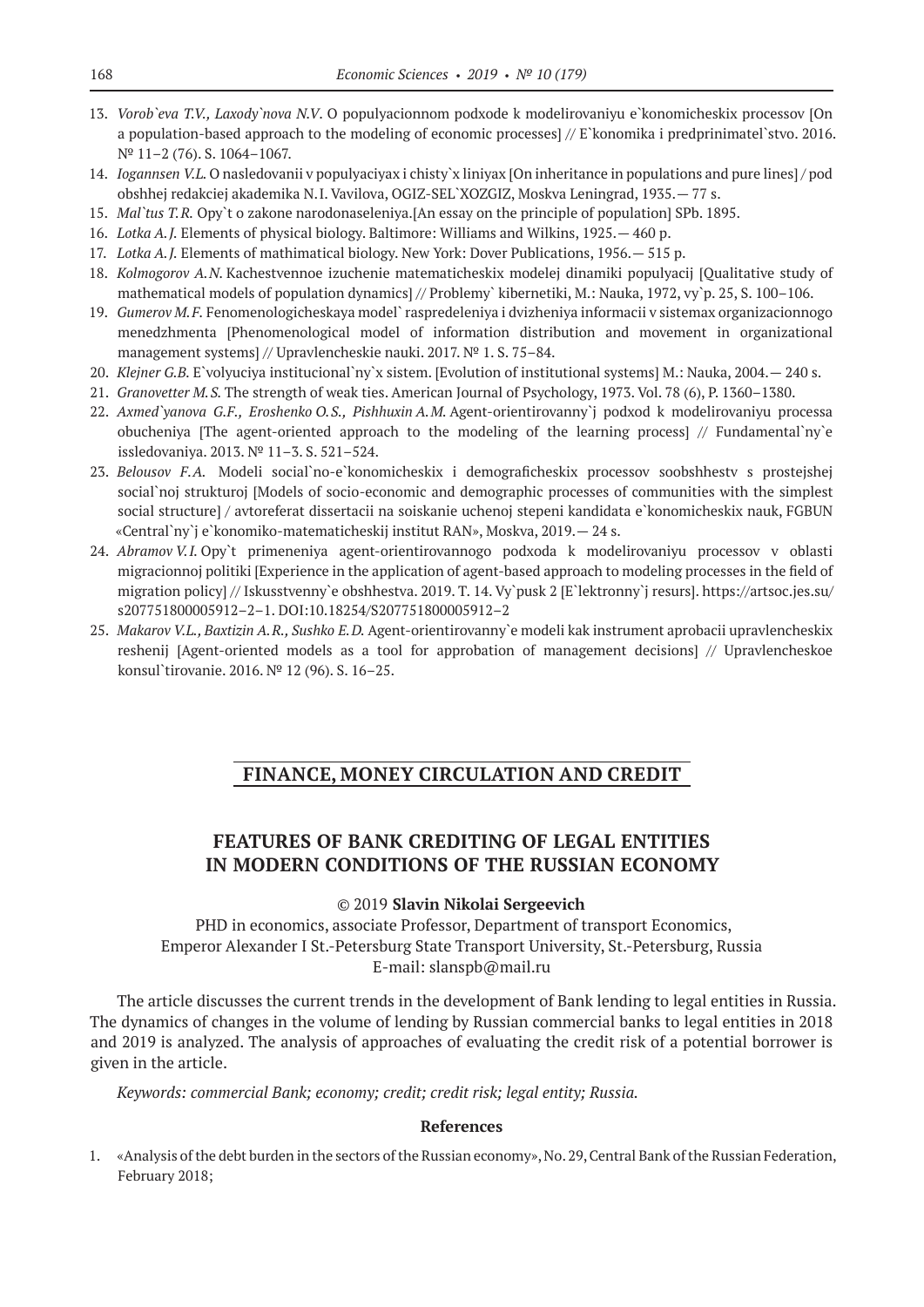- 2. Information on placed and attracted funds [Electronic resource] / / Bank of Russia-access Mode: http://www.cbr. ru/statistics/pdko/sors/ (accessed 27.10.2019);
- 3. Information on placed and attracted funds (retrospective information up to 01.02.2019 [Electronic resource] / / Bank of Russia-access Mode: http://www.cbr.ru/statistics/pdko/sors/retro/ (accessed 27.10.2019).

# **WORLD ECONOMY**

# **ASSESSMENT OF THE COMPETITIVE ADVANTAGES OF THE BRICS COUNTRIES BASED ON CROSS-COUNTRY COMPARISONS**

#### ©© 2019 **Abramov Valery Leonidovich**

Doctor of Economics, Professor Chief Researcher of the Institute for International Economic Research Financial University under the Government of the Russian Federation, Moscow, Russia E‑mail: valabr@yandex.ru

The relevance of the article is predetermined by the insufficient development of the problem and the holding of a summit of the BRICS countries in Russia in 2020. The competitive advantages of the BRICS countries are examined on the basis of recognized international comparisons. The conclusions and suggestions on the use of the competitive advantages of the BRICS countries are formulated.

*Keywords: BRICS, competitive advantages, global competitiveness, Industry 4.0, rating, digital competitiveness, cooperation.*

# **STATE-OWNED TNCS AT THE CURRENT STAGE**

©© 2019 **Olga Cretu**

PhD student of the 3rd year of study at Department of international economic relations and foreign economic ties named N.N. Liventsev Moscow state institute of international relations MGIMO-University, Moscow, Russia E-mail: olga-cretu92@mail.ru

This article presents the main peculiarities of the state-owned TNCs during recent years, exactly starting with 2011, when UNCTAD published a whole chapter on the theme in the annual World Investment Report. State-owned TNCs are a relatively new phenomenon, so the methodology has not yet been fully developed, economists just began to collect data on this topic. In this article the author reveals the main features of state-owned TNCs, the main trends in their strategies, as well as the role of the governments in their development.

*Keywords: transnational corporations, multinationals, TNCs, state-owned TNCs, internationalization, globalization.*

#### **References**

1. Governments as owners: state-owned multinational companies. Alvaro Cuervo-Cazurra, Andrew Inkpen, Aldo Musacchio, Kannan Ramaswamy. URL: https://dash.harvard.edu/bitstream/handle/1/15787971/chervo-cazurra%2cinkpen%2cmusacchio%2cramaswamy\_governments-as-owners-SOMNCs.pdf?sequence=3&isAllowed=y.